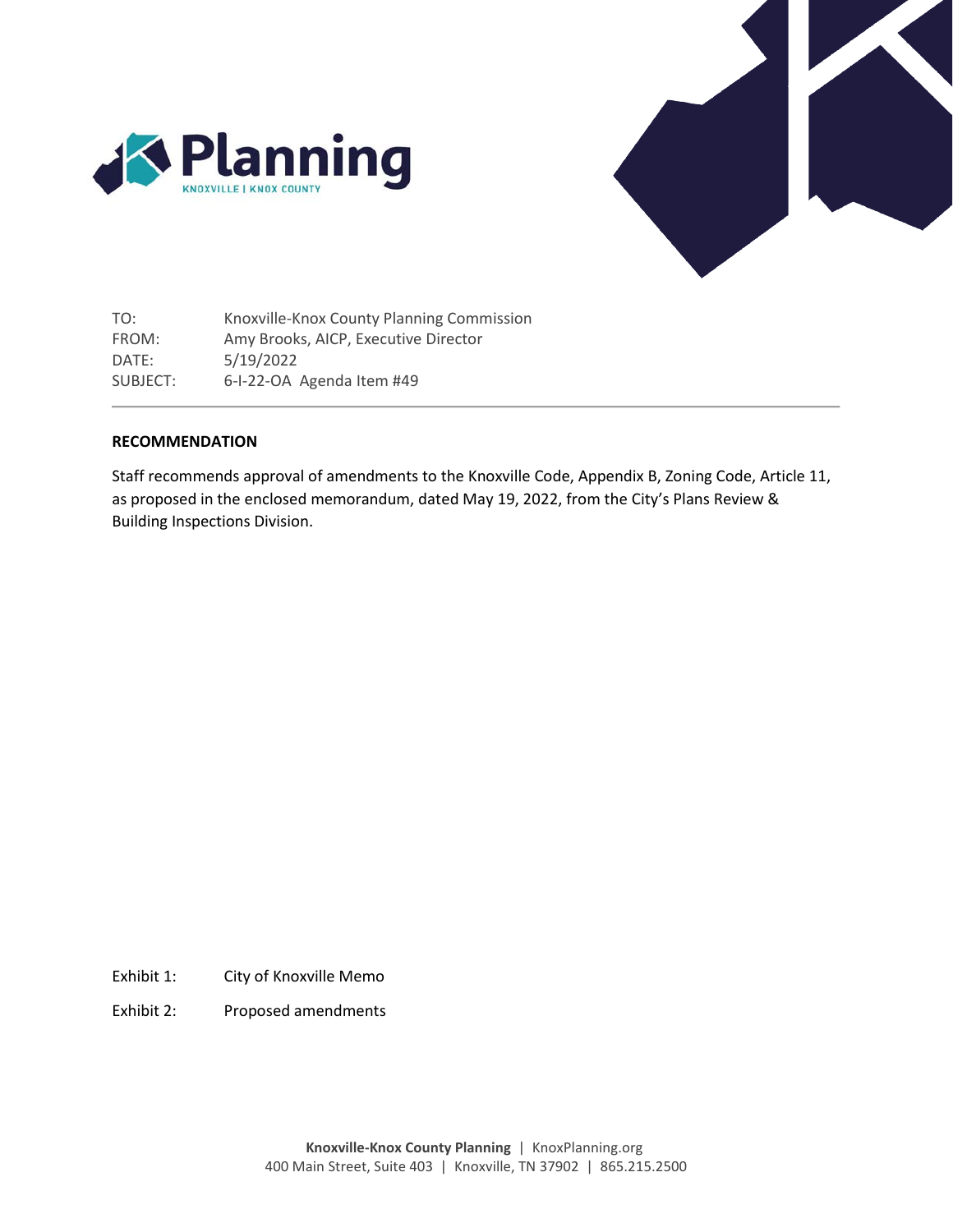

**Plans Review & Inspections Division**

# **MEMORANDUM**

| DATE:        | May 19, 2022                                                           |
|--------------|------------------------------------------------------------------------|
| TO:          | <b>Planning Staff</b>                                                  |
| <b>FROM:</b> | <b>Peter Ahrens</b><br>Director of Plans Review & Building Inspections |
| RE:          | <b>Zoning Code Amendments</b><br><b>Article 11. Off-Street Parking</b> |

**Background** The Plans Review and Inspections Department requests the following amendments to the Zoning Code of the City of Knoxville. The following are amendments to Article 11. Off-Street Parking.

- Article 11.1.A.4 remove the reference to requirements of section 11.12 since there is no section 11.12 in Article 11.
- Article 11.5.B.1 replace reference to Table 11-6 with Table 11-4.
- Article 11.5.B.1 add the heading Table 11-4: Minimum Stall and Aisle Dimensions to existing table with no heading.
- Article 11.5.B.3 replace reference to Table 11-6 with Table 11-4.
- Article 11.5.D revise last sentence to clarify, "The protrusions cannot affect more than 25% of spaces in the entire parking lot."
- Article 11.5.E.1 replace reference to Table 11-6 with Table 11-4.
- Article 11.6.A.2 replace reference to Table 11-6 with Table 11-4.
- Article 11.6.G.4 revise sentence to clarify, "The parking rows must be terminated at both ends with terminal islands that have a minimum of 120 square feet per island."
- Article 11.7.A.1 replace reference to Table 11-4 with Table 11-5.
- Article 11.7.A.1 replace the Maximum Number of Driveways for Lot Frontages table heading 11-4 with 11-5.
- Article 11.7.A.1 clarify in the Maximum Number of Driveways for Lot Frontages table for single-family dwellings with lot frontages greater than 75', a circular driveway is allowed. This is to be consistent with Article 11.3.E.2.b.
- Article 11.7.B replace reference to Table 11-5 with Table 11-6.
- Article 11.7.B replace the Corner Clearance Requirements table heading 11-5 with 11- 6.
- Article 11.7.C replace reference to Table 11-6 with Table 11-7.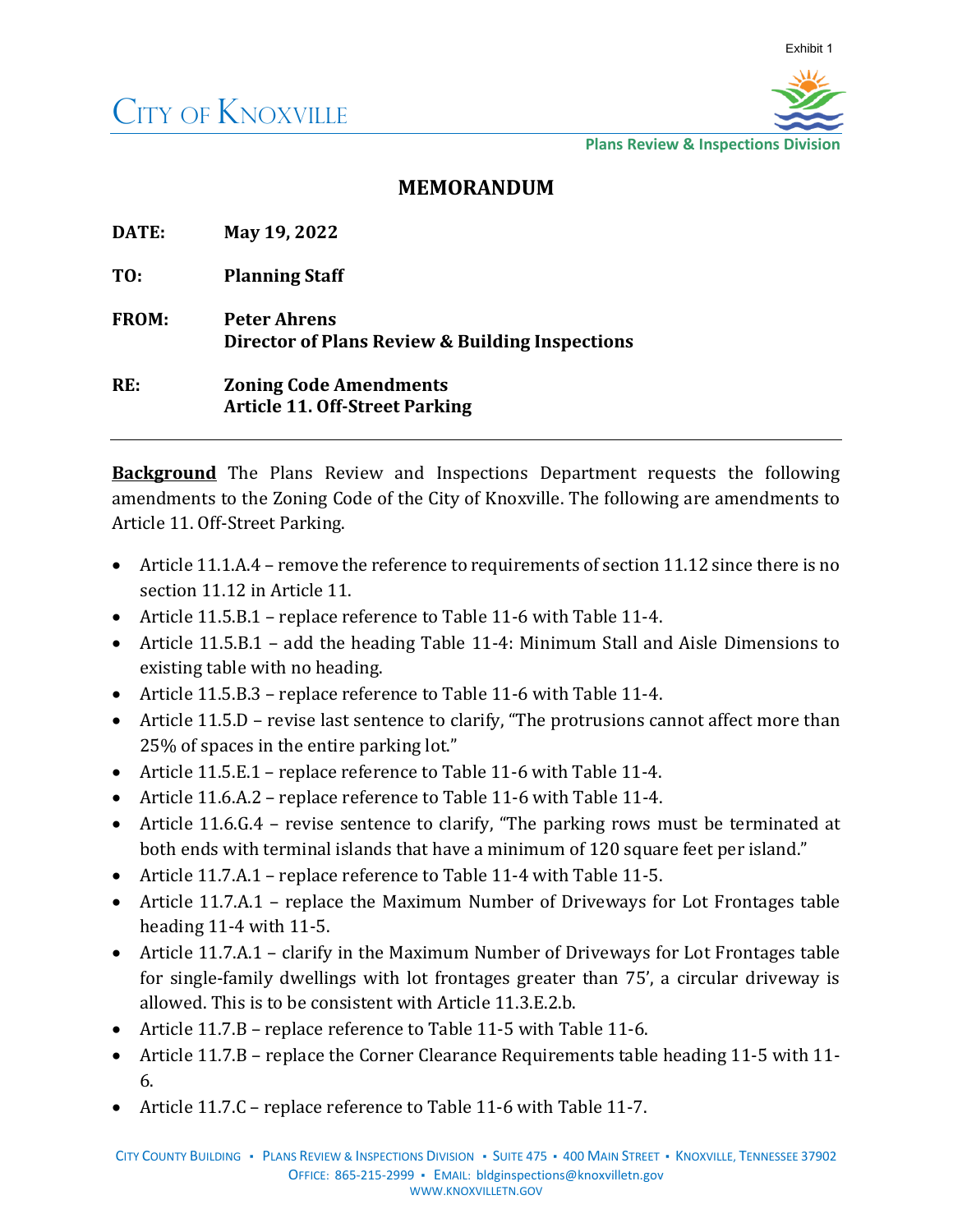- Article 11.7.C replace the Driveway Width and Curb Cut Length Standards table heading 11-6 with 11-7.
- Article 11.7.C.2 replace reference to Table 11-9 with Table 11-7.
- Article 11.7.C.4 replace reference to Table 11-9 with Table 11-7.
- Article 11.7.C.5 replace reference to Table 11-9 with Table 11-7.
- Article 11.9.A replace reference to Table 11-7 with Table 11-8.
- Article 11.9.A replace the Required Bicycle Parking table heading 11-7 with 11-8.
- Article 11.9.B clarify DK district bicycle parking requirements by adding the last sentence. "For non-residential uses with adequate site constraints, the required number minimum bicycle parking may be reduced subject to the review and approval of the Department of Engineering."
- Article 11.10.A replace reference to Table 11-8 with Table 11-9.
- Article 11.10.D.2 replace existing sentence with, "All areas devoted to permanent offstreet loading must be surfaced and maintained as to control dust, rutting, erosion as a result of continuous use, and migration of surface materials."
- Article 11.10 replace the Off-Street Loading Requirements table heading 11-8 with 11- 9.
- Article 11.11 replace the word "hall" with "shall" so sentence reads, "...and school buses shall not be parked..."

The Department of Plans Review and Building Inspections recommends the adoption of these amendments to Article 11 of the Zoning Code, as indicated in the attachments.

# **Attachments**

1) Proposed amendments to Article 11

Sincerely,

Peter Ahrens Director of Plans Review & Building Inspections 865-215-3938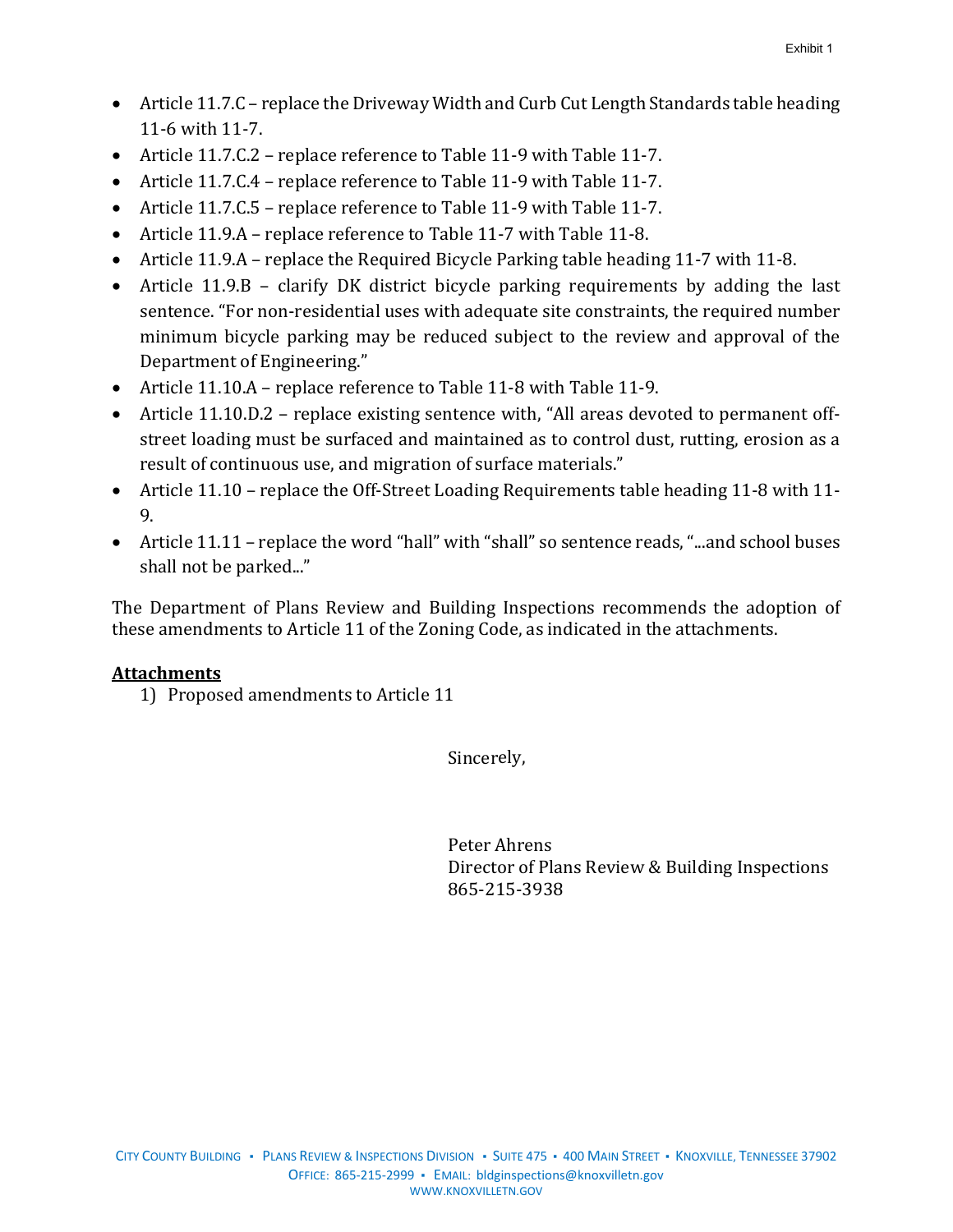# **ARTICLE 11. OFF-STREET PARKING**

# **11.1 APPLICABILITY**

#### A. **General Applicability**

- 1. These regulations are applicable in all zoning districts. If a district has specific off-street parking requirements, those requirements control.
- 2. The City of Knoxville Department of Engineering may require redesign of parking lots if a traffic safety hazard can be eased or eliminated. Loss of parking spaces resulting from the required redesign will be considered by the Department of Plans Review and Inspections in determining the minimum parking requirements.
- 3. If the recalculation of parking requirements under Section 11.4 results in parking spaces that exceed any maximums set forth in this Article, the excess parking spaces may continue to be used and are not required to comply with this Article.
- 4. All parking lots must meet the requirements of sections  $11.2<sub>7</sub>$  and  $11.11$ , and  $11.12$ .

#### B. **Required Parking for Renovation of Existing Buildings and Change of Use**

#### 1. **Renovations Exceeding 50% of Value**

When the renovation of existing building(s) exceeds 50% of the assessed or appraised value of the lot and building(s) being renovated (whichever is the greater of the two) the following apply:

#### a. **With a Change of Use or New Addition**

Required parking must be provided according to this Article.

#### b. **Without a Change of Use or New Addition**

Required parking must be provided according to all requirements of this Article except Sections 11.3, 11.5, 11.6, and 11.7. In such instances, nonconforming parking areas may be continued and counted towards the total parking requirements.

#### c. **Exemption**

Mixed-use non-residential multi-tenant structures and developments (no residential component) are not subject to Section 11.1.B.1.a if there is no addition to the principal building.

#### 2. **Renovation Less Than 50% of Value**

When the renovation of existing building(s) is 50% or less of the assessed or appraised value of the lot and building(s) being renovated (whichever is the greater of the two) the following apply:

#### a. **Including a Change of Use or New Addition**

Required parking must be provided according to all requirements of this Article except Sections 11.3, 11.5, 11.6, and 11.7. In such instances, nonconforming parking areas may be continued and counted towards the total parking requirements.

#### b. **Without a Change of Use or New Addition**

Renovations without a change of use or new addition are subject to section 11.1.A.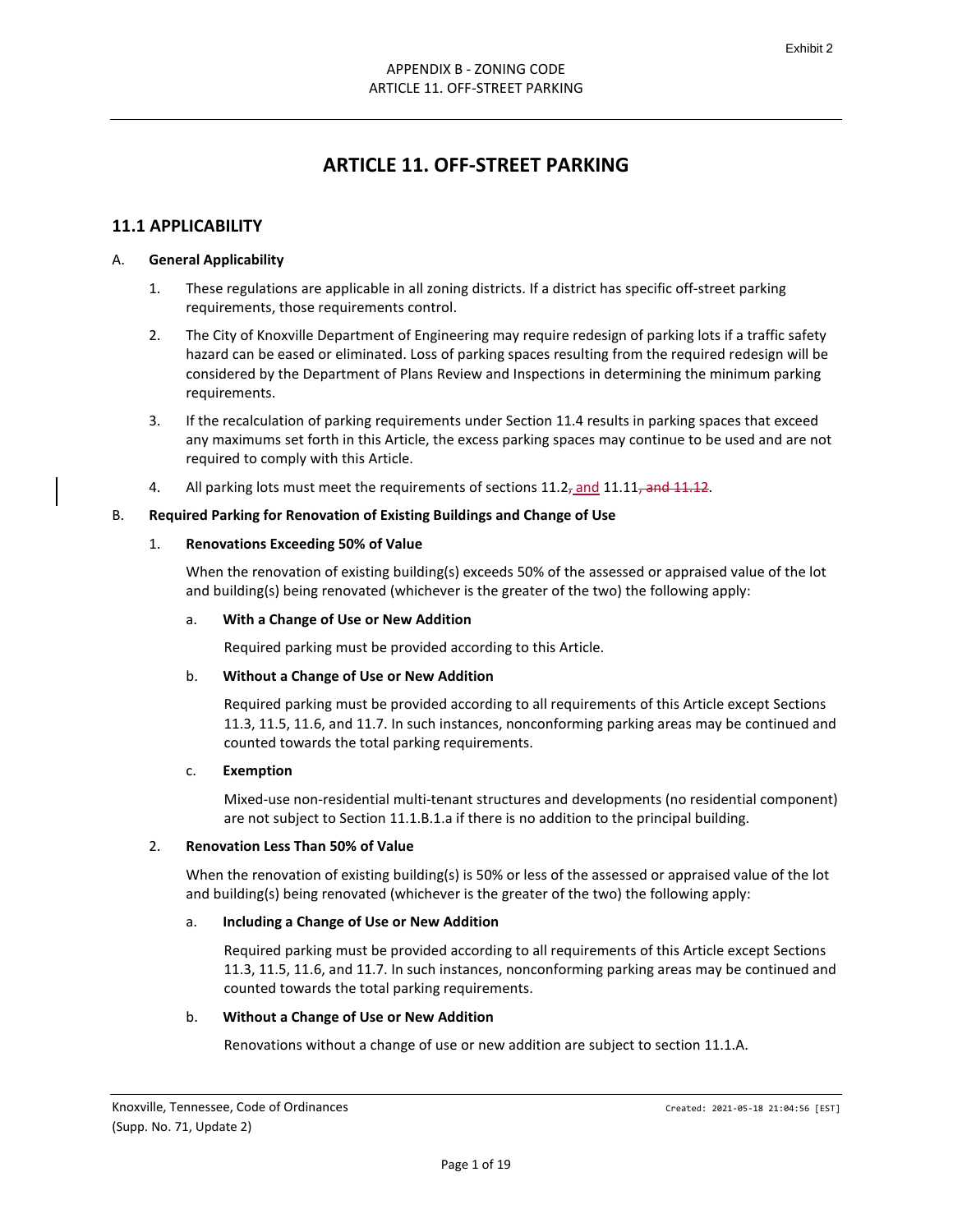#### C. **Expansion or Improvement of Existing Parking Lots**

- 1. When an existing parking lot is expanded, the expansion area must be designed and constructed in compliance with the standards of this Article and the landscape requirements of Sections 12.5 and 12.6.
- 2. When an existing parking lot is improved, the improved area must be designed and constructed in compliance with the standards of this Article and the landscape requirements of Sections 12.5 and 12.6. In addition, the following apply:
	- a. If the improvement area is less than 50% of the total parking area, landscape is required only for the improvement area.
	- b. If the improvement area is 50% or more of the total parking area, landscape is required for the entire parking lot.

# **11.2 GENERAL REQUIREMENTS**

- A. The storage of merchandise, the storage of automobiles or other motor vehicles for sale, or the repair of automobiles or other motor vehicles on required off-street parking facilities is prohibited.
- B. Wherever parking is required by this Article, no building permit will be issued prior to approval of access to affected City streets and/or state highways by the appropriate City and/or state official.

# **11.3 LOCATION AND SETBACKS**

- A. Off-street parking for uses other than residential uses may be provided on a lot other than that on which the principal use is located if the required number of parking spaces for any land use cannot be provided on the same lot on which the principal use is located, according to the requirements of Section 11.8 below.
- B. Parking lots with common frontage on the same block with residentially zoned property and located on roads with less than four existing travel lanes must be setback 25 feet from the street line. However, this setback does not apply to multi-family dwellings.
- C. An interior side or rear setback is required in parking lots, as measured from the edge of parking lot to the lot line, as follows. Required site landscape per Article 12 may be located in this setback.
	- 1. Industrial districts abutting agricultural or residential districts: 20 feet
	- 2. Office or commercial districts abutting agricultural or residential districts: 20 feet
	- 3. Multi-family dwellings abutting agricultural or single-family districts: 10 feet
	- 4. Non-residential use in residential district: 10 feet
- D. For single-family and two-family dwellings, parking is prohibited in the front and corner side yard except as follows:
	- 1. On approved driveways and in approved parking spaces.
	- 2. A maximum of two vehicles with a current and properly displayed accessible/disabled parking license plate or placard/hang tag.
	- 3. Temporary loading or unloading.
	- 4. When construction, remodeling, maintenance, or repairs are being performed on the property, temporary front yard parking cannot exceed the period for which the permit is valid or as necessary to complete the work.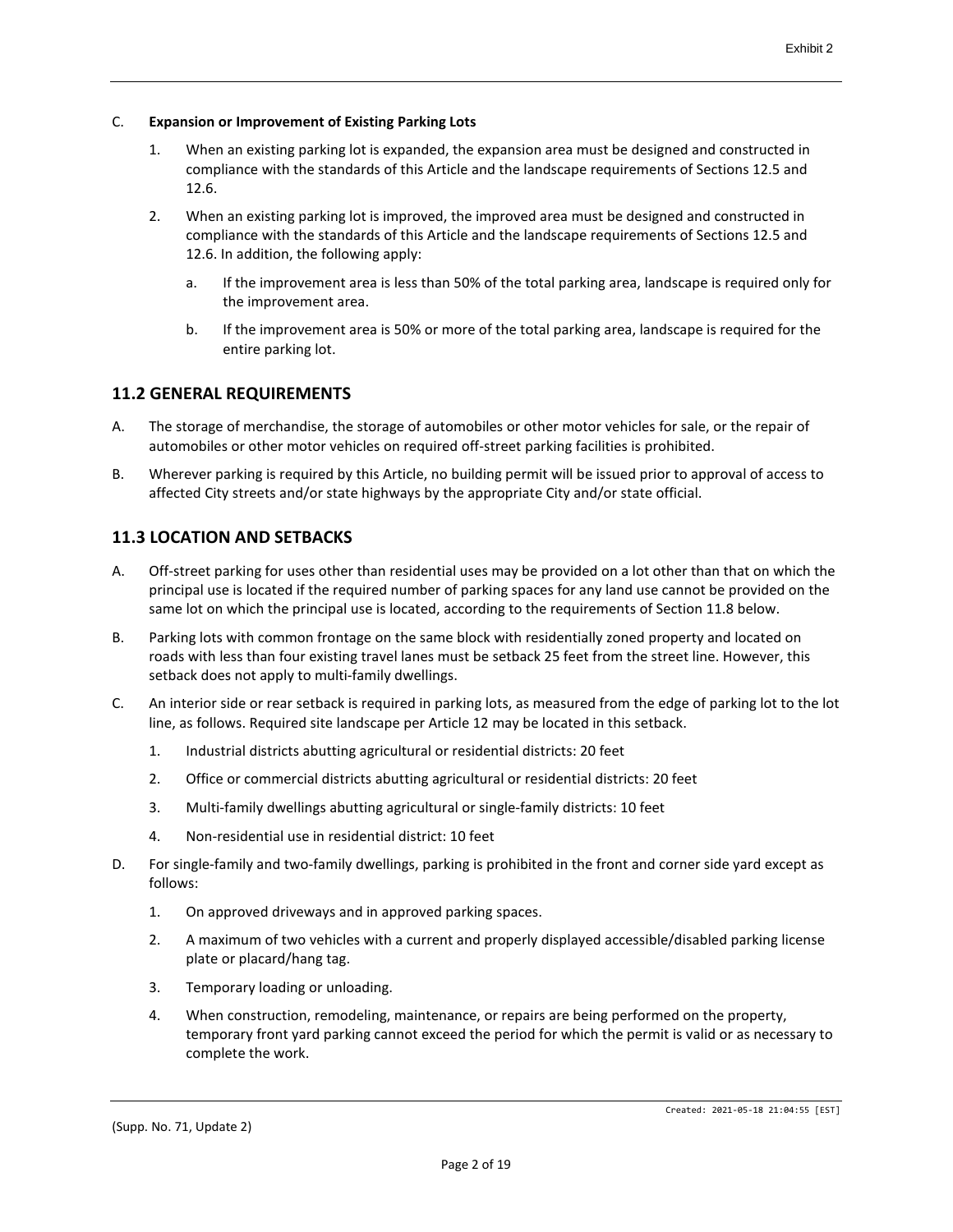- 5. Parking for isolated, non-recurring gatherings, parties, or visitors. This exception is not intended to provide permanent or semi-permanent parking for extra cars.
- 6. Areas within a two-mile radius of Neyland Stadium during University of Tennessee-Knoxville home football games and areas within a one-mile radius of Chilhowee Park and Exposition Center during cityapproved events.
- E. For single-family and two-family dwellings, approved parking and driveway(s) in the front and corner side yard are limited to the following:
	- 1. On lots with a carport or garage:
		- a. The driveway leading to a carport or enclosed garage, not to exceed the maximum width allowed, except for flares adequate to access the carport or garage.
		- b. A connector driveway may extend from a circular driveway to beyond the front wall of the structure. Connector driveways must comply with driveway width requirements.
	- 2. On lots with no carport or garage:
		- a. With lot frontage of 75 feet or less, the driveway must be within ten feet of the side lot line.
		- b. For lot frontage greater than 75 feet, no driveway, other than a circular driveway, may be constructed in the area between the front wall of the principal structure and the front property line.
		- c. For lot frontage greater than 75 feet, a connector driveway may extend from a circular driveway to beyond the front wall of the principal structure. Connector driveways must comply with driveway width requirements.



#### **DRIVEWAYS**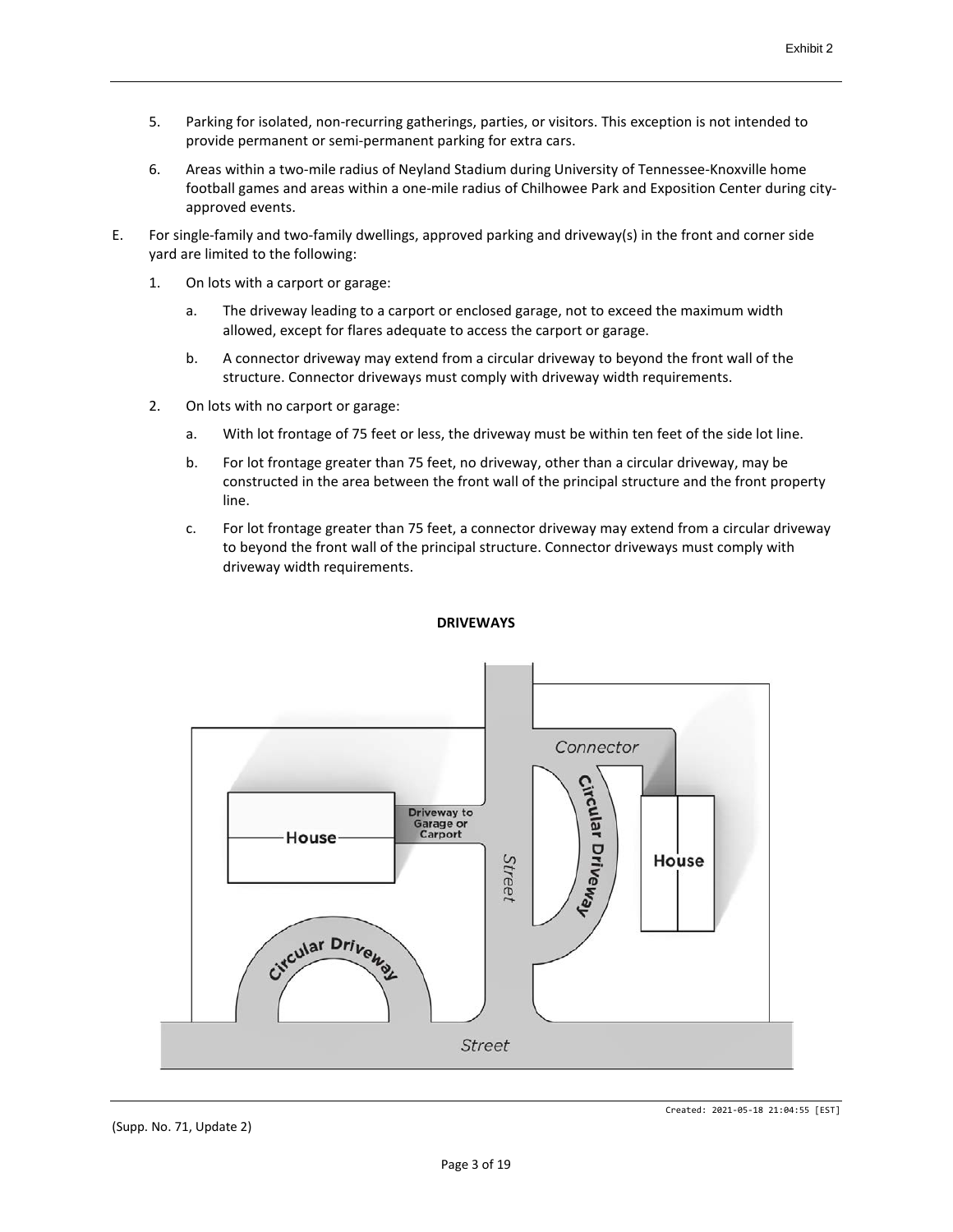3. In addition to any of the above, a branch type turnaround not to exceed 200 square feet is permitted on any lot where City engineering standards can be met.



### **BRANCH TYPE TURNAROUND**

F. For the purpose of this section, lot frontage for any lot except a small lot of record that does not have 75 feet or greater frontage on any street, private right-of-way (joint permanent easement), or access easement, is measured at the front building line.

# **11.4 REQUIRED OFF-STREET PARKING SPACES**

#### A. **General Application**

- 1. The minimum and maximum number of off-street vehicle parking spaces shall be determined in accordance with Table 11-2: Required Off-Street Parking, unless otherwise specified in the zoning district.
- 2. In determining the number of parking spaces, when the result contains a fraction, any fraction less than one-half is disregarded and any fraction of one-half or more is counted as one parking space.
- 3. Structured parking is not subject to the maximum number of parking spaces set forth in Table 11-2.
- 4. All parking lot elements required by the Americans with Disabilities Act (ADA) must be accessible. All off-street parking lots must have a number of accessible parking spaces as required by Table 11-3: Required Accessible Parking Spaces, or as amended by ADA:

#### Table 11-2: Required Off-Street Parking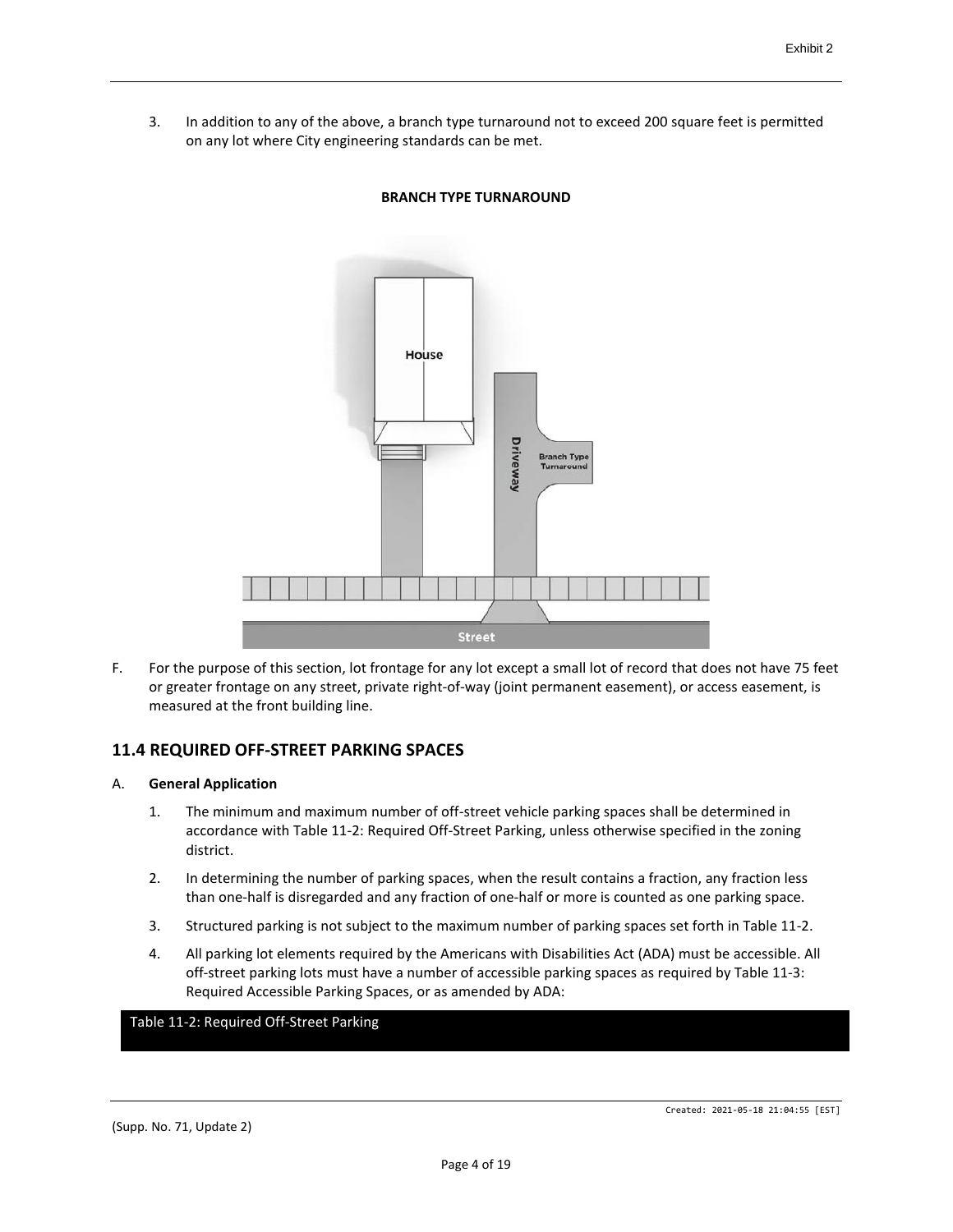| <b>Use</b>                             | <b>Minimum Vehicle Parking</b>                                    | <b>Maximum Vehicle Parking</b>                            |
|----------------------------------------|-------------------------------------------------------------------|-----------------------------------------------------------|
|                                        | <b>Required</b>                                                   | <b>Allowed</b>                                            |
| Agriculture (Dwelling On-Premises)     | 2 per du                                                          | No limit                                                  |
| Airport                                | 10 per 1,000 sf GFA of terminal<br>area                           | No limit                                                  |
| Alternative Correctional Facility      | 2 per 1,000 sf GFA of office area                                 | 8 per 1,000 sf GFA of office area                         |
| Amusement Facility-Indoor              | 4 per 1,000 sf GFA                                                | 5 per 1,000 sf GFA                                        |
|                                        | Bowling alley: 3 per lane                                         | Bowling alley: 5 per lane                                 |
|                                        | Movie theater: 0.2 per seat                                       | Movie theater: 0.5 per seat                               |
| Amusement Facility-Outdoor             | Commercial recreation: 4 per 1,000                                | Commercial recreation: 5 per 1,000                        |
|                                        | sf GFA                                                            | sf GFA                                                    |
|                                        | Swimming pool, tennis court: 0.33                                 | Swimming pool, tennis court: 0.5                          |
|                                        | per person per design capacity                                    | per person per design capacity                            |
| Animal Care Facility-Large Animal      | 2.5 per 1,000 sf GFA + 2 per 1,000                                | 3.5 per 1,000 sf GFA + 4 per 1,000                        |
|                                        | sf GFA of pet boarding area                                       | sf GFA of pet boarding area                               |
| Animal Care Facility-Small Animal      | 2.5 per 1,000 sf GFA + 2 per 1,000                                | 3.5 per 1,000 sf GFA + 4 per 1,000                        |
|                                        | sf GFA of pet boarding area                                       | sf GFA of pet boarding area                               |
| Animal Breeder                         | 2 spaces (in addition to dwelling                                 | 4 spaces (in addition to dwelling                         |
|                                        | requirements)                                                     | requirements)                                             |
| <b>Art Gallery</b>                     | 3 per 1,000 sf display floor area                                 | 4 per 1,000 sf display floor area                         |
| Arts and Fitness Studio                | 4 per 1,000 sf GFA                                                | 5 per 1,000 sf GFA                                        |
| <b>Bed and Breakfast</b>               | 1 per guest room                                                  | 1.25 per guest room                                       |
| <b>Body Modification Establishment</b> | 3 per 1,000 sf GFA                                                | 5 per 1,000 sf GFA                                        |
| Broadcasting Facility-With or          | 3 per 1,000 sf GFA of office area                                 | 8 per 1,000 sf GFA of office area                         |
| Without Antennae                       |                                                                   |                                                           |
| Campground                             | 1 per campsite                                                    | 4 per campsite                                            |
| Car Wash-With Employees                | 0.5 per employee on shift of<br>greatest employment               | 1 per employee on shift of greatest<br>employment         |
| Cemetery                               | 3 per 1,000 sf of office and public                               | 8 per 1,000 sf of office and public                       |
|                                        | assembly area                                                     | assembly area                                             |
| <b>Community Center</b>                | 0.25 per seat in main assembly                                    | 0.5 per seat in main assembly area                        |
|                                        | area                                                              |                                                           |
| <b>Conservation Area</b>               | Determined by Dept. of                                            | Determined by Dept. of                                    |
|                                        | Engineering                                                       | Engineering                                               |
| Country Club                           | Minimum required sum of uses on-                                  | Maximum allowed by sum of uses                            |
|                                        | site                                                              | on-site                                                   |
| <b>Cultural Facility</b>               | 3 per 1,000 sf display floor area                                 | 4 per 1,000 sf display floor area                         |
| Day Care Center                        | 0.67 per employee on shift of                                     | 1 per employee on shift of greatest                       |
|                                        | greatest employment + 0.125 off-                                  | employment + 0.167 off-street                             |
|                                        | street loading space per client                                   | loading space per client                                  |
| Day Care Home                          | 0.67 per employee on shift of<br>greatest employment + 0.125 off- | 1 per employee on shift of greatest                       |
|                                        | street loading space per client                                   | employment + 0.167 off-street<br>loading space per client |
| Domestic Violence Shelter              | 2 per 1,000 sf GFA of office area                                 | 8 per 1,000 sf GFA of office area                         |
| Drug/Alcohol Treatment Facility,       | 1 per patient room                                                | 2.5 per patient room                                      |
| Residential                            |                                                                   |                                                           |
| <b>Drug Treatment Clinic</b>           | 4 per 1,000 sf GFA                                                | 10 per 1,000 sf GFA                                       |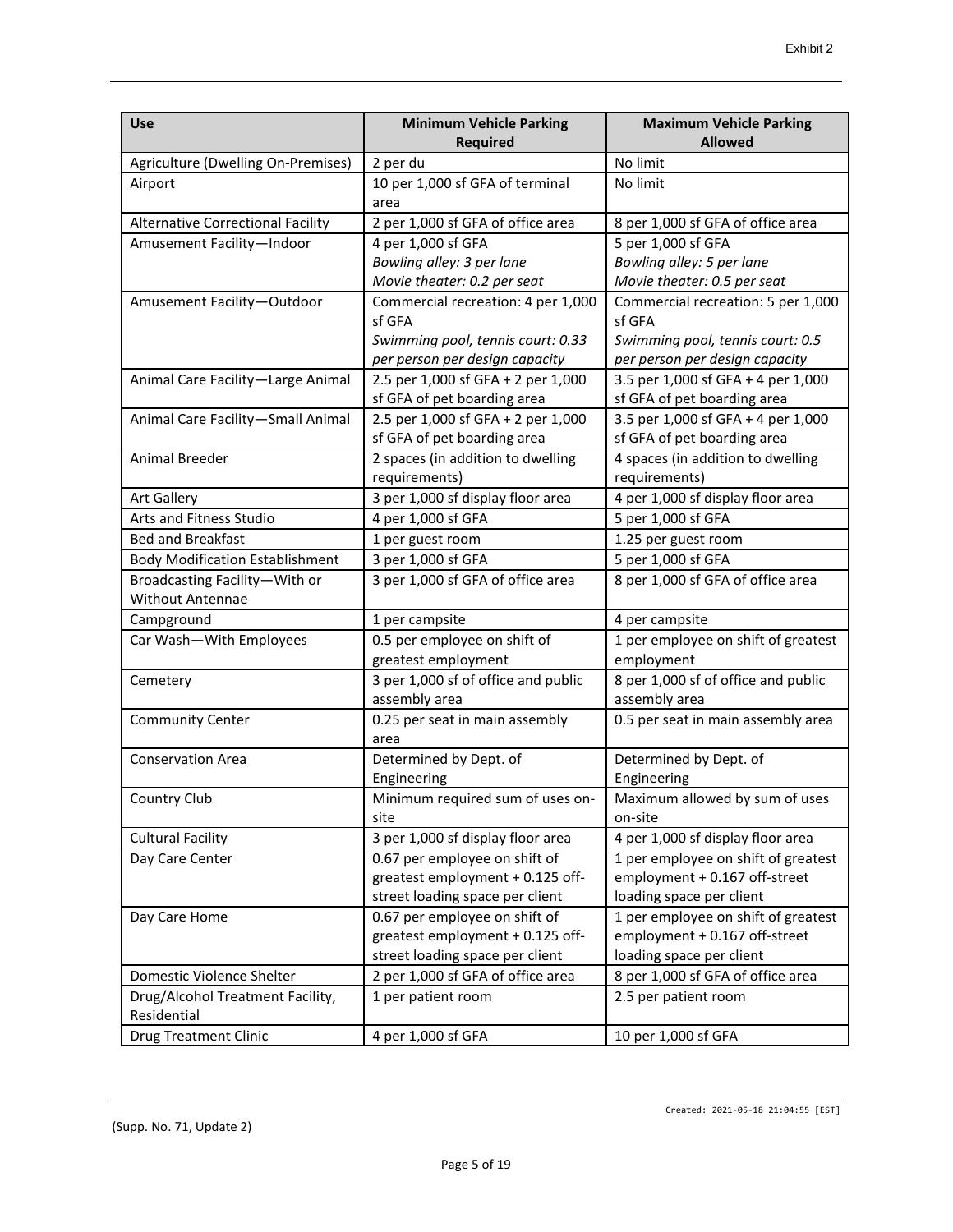| Dwelling-Above the Ground Floor     | 0 to 1 bedroom: 1 per du + guest    | 0 to 1 bedroom: 1.25 per du +       |
|-------------------------------------|-------------------------------------|-------------------------------------|
|                                     | parking                             | guest parking                       |
|                                     | 2 bedrooms: 1.25 per du + guest     | 2 bedrooms: 1.75 per du + guest     |
|                                     | parking                             | parking                             |
|                                     | 3 bedrooms: 1.5 per du + guest      | 3 bedrooms: 2.25 per du + guest     |
|                                     | parking                             | parking                             |
|                                     | 4+ bedrooms: 2 per du + guest       | 4+ bedrooms: 2.5 per du + guest     |
|                                     | parking                             | parking                             |
|                                     | Housing development renting by      | Housing development renting by      |
|                                     | bedroom: 0.67 per bedroom           | bedroom: 1.2 per bedroom            |
|                                     | Guest parking (located in areas     | Guest parking (located in areas     |
|                                     | commonly accessible to all du): 0.2 | commonly accessible to all du):     |
|                                     | per du                              | 0.25 per du                         |
| Dwelling-ADU                        | 1                                   |                                     |
| Dwelling-Manufactured Home          | 2 per du                            | No limit                            |
| Dwelling-Multi-Family               | 0 to 1 bedroom: 1 per du + guest    | 0 to 1 bedroom: 1.25 per du +       |
|                                     | parking                             | guest parking                       |
|                                     | 2 bedrooms: 1.25 per du + guest     | 2 bedrooms: 1.75 per du + guest     |
|                                     | parking                             | parking                             |
|                                     | 3 bedrooms: 1.5 per du + guest      | 3 bedrooms: 2.25 per du + guest     |
|                                     | parking                             | parking                             |
|                                     | 4+ bedrooms: 2 per du + guest       | 4+ bedrooms: 2.5 per du + guest     |
|                                     | parking                             | parking                             |
|                                     | Housing development renting by      | Housing development renting by      |
|                                     | bedroom: 0.67 per bedroom           | bedroom: 1.2 per bedroom            |
|                                     | Guest parking (located in areas     | Guest parking (located in areas     |
|                                     | commonly accessible to all du): 0.2 | commonly accessible to all du):     |
|                                     | per du                              | 0.25 per du                         |
| Dwelling-Single-Family              | 2 per du                            | No limit                            |
| Dwelling-Townhouse                  | 2 per du + 0.25 per du guest        | No limit                            |
|                                     | parking                             |                                     |
| Dwelling-Two-Family                 | 2 per du                            | No limit                            |
| <b>Educational Facility-Primary</b> | 1 per classroom                     | 2 per classroom                     |
| Educational Facility-Secondary      | 0.25 per student at maximum         | 0.5 per student at maximum          |
|                                     | enrollment                          | enrollment                          |
| Educational Facility-University or  | 5 per 1,000 sf GFA                  | 6.5 per 1,000 sf GFA                |
| College/Vocational                  |                                     |                                     |
| Eating and Drinking Establishment   | No drive-through: 8 per 1,000 sf    | No drive-through: 16 per 1,000 sf   |
|                                     | <b>GFA</b>                          | <b>GFA</b>                          |
|                                     | With drive-through: 6 per 1,000 sf  | With drive-through: 12 per 1,000 sf |
|                                     | <b>GFA</b>                          | <b>GFA</b>                          |
| <b>Financial Institution</b>        | 2.5 per 1,000 sf GFA                | 5 per 1,000 sf GFA                  |
| Financial Service, Alternative      | 2.5 per 1,000 sf GFA                | 5 per 1,000 sf GFA                  |
| Food Bank                           | 3 per 1,000 sf of office            | 8 per 1,000 sf of office            |
| <b>Food Pantry</b>                  | 2 per 1,000 sf GFA                  | 8 per 1,000 sf GFA                  |
| Food Truck Park                     | 1 per mobile food unit              | 2 per mobile food unit              |
| Fraternity/Sorority                 | 0.33 per resident at maximum        | 0.5 per resident at maximum         |
|                                     | occupancy                           | occupancy                           |
| <b>Funeral Home</b>                 | 0.33 per person at design capacity  | 0.67 per person at design capacity  |

Created: 2021-05-18 21:04:55 [EST]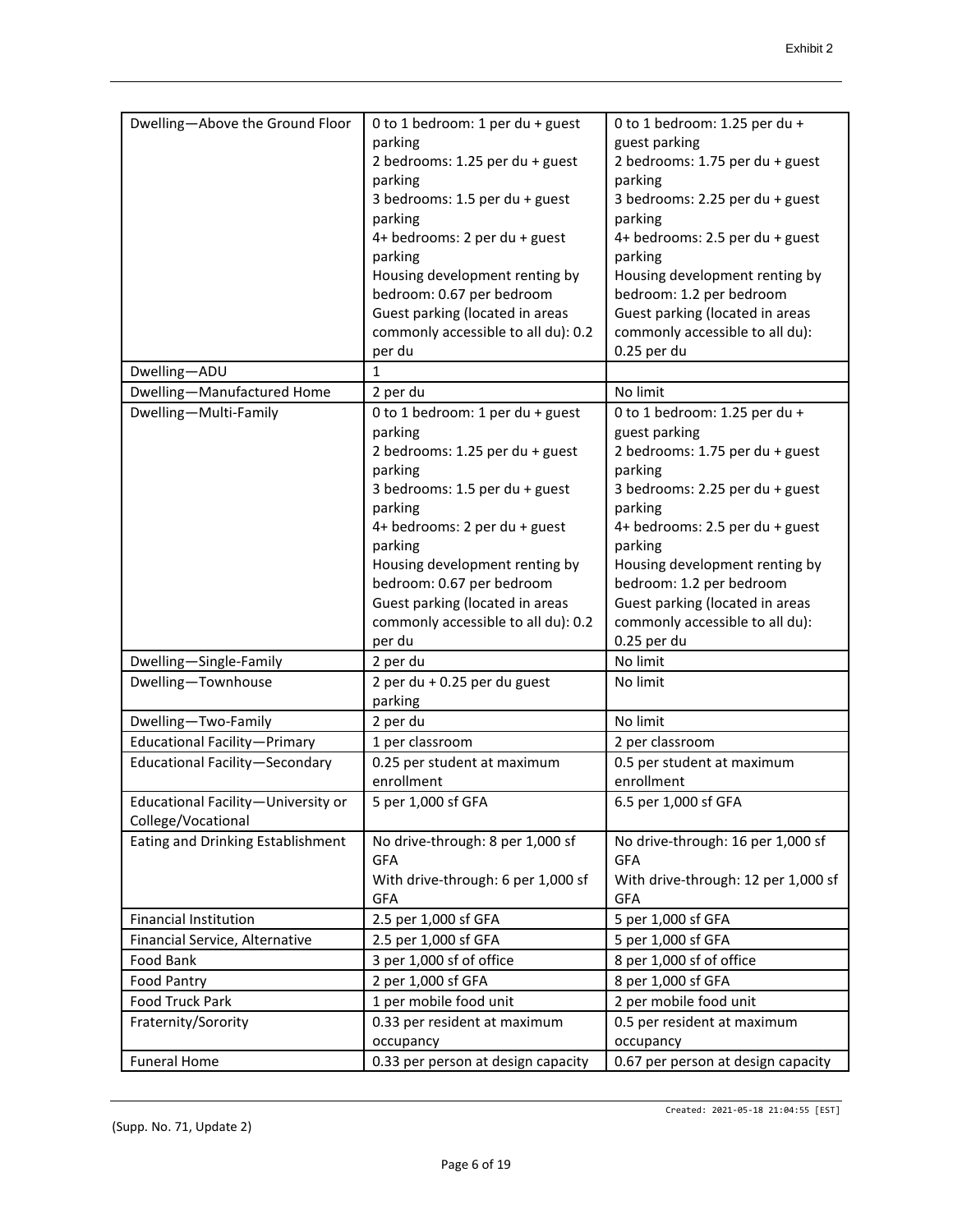| Garden, Market                    | 1 per employee on shift of greatest                     | 2 per employee on shift of greatest                    |
|-----------------------------------|---------------------------------------------------------|--------------------------------------------------------|
|                                   | employment                                              | employment                                             |
| <b>Gas Station</b>                | 4 per 1,000 sf GFA of any retail                        | 8 per 1,000 sf GFA of any retail                       |
|                                   | component                                               | component                                              |
|                                   | Gas station with retail &                               | Gas station with retail &                              |
|                                   | restaurant: 4 per 1,000 sf GFA                          | restaurant: 10 per 1,000 sf GFA                        |
| <b>Golf Course/Driving Range</b>  | 3 per hole                                              | 6 per hole                                             |
| Government Office/Facility        | 3 per 1,000 sf GFA                                      | 8 per 1,000 sf GFA                                     |
| Greenhouse/Nursery-Retail         | 1 per 1,000 sf GFA + 1 per 1,000 sf                     | 2 per 1,000 sf GFA + 2 per 1,000 sf                    |
|                                   | outdoor sales area                                      | outdoor sales area                                     |
| Group Home                        | 2 per 1,000 sf GFA of office area                       | 8 per 1,000 sf GFA of office area                      |
| Halfway House                     | 2 per 1,000 sf GFA of office area                       | 8 per 1,000 sf GFA of office area                      |
| <b>Healthcare Institution</b>     | 3.25 per bed                                            | 5.75 per bed                                           |
| Heavy Retail, Rental, and Service | 1 per 1,000 sf GFA + 1 per 1,000 sf                     | 2 per 1,000 sf GFA + 2 per 1,000 sf                    |
|                                   | outdoor sales area                                      | outdoor sales area                                     |
|                                   | Auto, truck, manufactured home,                         | Auto, truck, manufactured home,                        |
|                                   | boat, outdoor equipment sales: 3.5                      | boat, outdoor equipment sales: 5                       |
|                                   | per 1,000 sf of office sales &                          | per 1,000 sf of office sales &                         |
|                                   | waiting area                                            | waiting area                                           |
|                                   | Building material sales: 1 per 1,000                    | Building material sales: 2 per 1,000                   |
|                                   | $sf$ GFA + 1 per 1,000 sf outdoor                       | $sf$ GFA + 2 per 1,000 sf outdoor                      |
|                                   | sales area                                              | sales area                                             |
|                                   | Home improvement superstore: 2.5                        | Home improvement superstore: 4                         |
|                                   | per 1,000 sf GFA                                        | per 1,000 sf GFA                                       |
| <b>Homeless Shelter</b>           | 2 per 1,000 sf GFA of office area                       | 8 per 1,000 sf GFA of office area                      |
| Hotel                             | 1 per lodging unit                                      | 1.25 per lodging unit                                  |
| Impound Lot                       | 1 per 1,000 sf GFA + 1 per 5,000 sf                     | 2 per 1,000 sf GFA + 2 per 5,000 sf                    |
|                                   | outdoor storage area                                    | outdoor storage area                                   |
| Independent Living Facility       | 0.65 per unit + guest parking                           | 1 per unit + guest parking (located                    |
|                                   | (located in areas commonly                              | in areas commonly accessible to all                    |
|                                   | accessible to all du): 0.2 per du                       | du): 0.25 per du                                       |
| Industrial-Craft                  | 2 per 1,000 sf GFA                                      | 6 per 1,000 sf GFA                                     |
| Industrial-General                | 0.9 per 1,000 sf GFA                                    | 6 per 1,000 sf GFA                                     |
| Industrial-Heavy                  | 0.75 per employee at the largest                        | 1 per employee at the largest shift                    |
|                                   | shift                                                   |                                                        |
| <b>Industrial Design</b>          | 3 per 1,000 sf GFA                                      | 8 per 1,000 sf GFA                                     |
| Pre-School/Kindergarten           |                                                         |                                                        |
| Live Performance Venue            |                                                         |                                                        |
|                                   | 1 per classroom                                         | 2 per classroom                                        |
|                                   | 0.2 per seat                                            | 0.5 per seat                                           |
| Live/Work                         | 1 per du + 2 per 1,000 sf GFA                           | 2 per du + 6 per 1,000 sf GFA                          |
| Lodge/Meeting Hall                | 5 per 1,000 sf GFA                                      | 6.5 per 1,000 sf GFA                                   |
| Marina                            | 0.5 per boat slip + requirements for                    | 1 per boat slip + allowances for                       |
|                                   | other uses included in                                  | other uses included in                                 |
|                                   | development                                             | development                                            |
| Medical/Dental Office/Clinic      | 4 per 1,000 sf GFA                                      | 10 per 1,000 sf GFA                                    |
| Micro-Brewery/Distillery/Winery   | 2 per 1,000 sf GFA                                      | 6 per 1,000 sf GFA                                     |
| Nightclub                         | 8 per 1,000 sf GFA                                      | 16 per 1,000 sf GFA                                    |
| Office                            | 3 per 1,000 sf GFA<br>Call center: 4.5 per 1,000 sf GFA | 8 per 1,000 sf GFA<br>Call center: 12 per 1,000 sf GFA |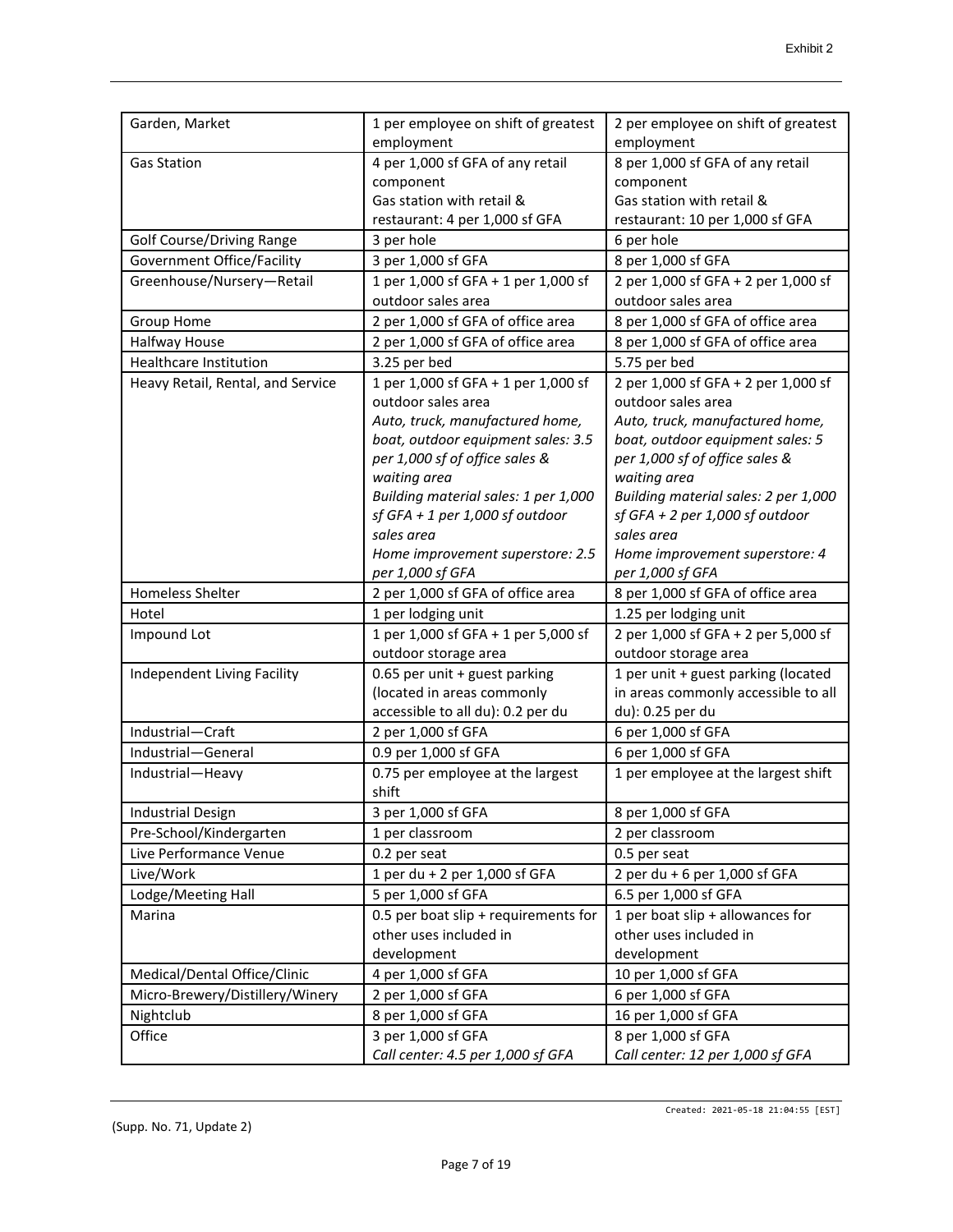| 0.25 per seat in the main assembly<br>Place of Worship<br>0.5 per seat in the main assembly<br>Determined by Dept. of<br>Determined by Dept. of<br><b>Public Park</b><br>Engineering<br>Engineering<br><b>Public Safety Facility</b><br>Determined by Dept. of<br>Determined by Dept. of<br>Engineering<br>Engineering<br><b>Public Works Facility</b><br>Determined by Dept. of<br>Determined by Dept. of<br>Engineering<br>Engineering<br>16 per 1,000 sf GFA<br><b>Reception Facility</b><br>8 per 1,000 sf GFA<br>Research and Development<br>2 per 1,000 sf GFA<br>6 per 1,000 sf GFA<br><b>Residential Care Facility</b><br>0.2 per bed + 1 per employee on<br>0.33 per bed $+1$ per employee on<br>shift of greatest employment<br>shift of greatest employment<br>3 per 1,000 sf GFA<br>6 per 1,000 sf GFA<br>Retail Goods Establishment<br>Appliance, carpeting, furniture<br>Appliance, carpeting, furniture<br>sales: 2.5 per 1,000 sf gross sales<br>sales: 3.5 per 1,000 sf gross sales<br>area<br>area<br><b>Retail Liquor Stores</b><br>6 per 1,000 sf GFA<br>3 per 1,000 sf GFA<br>3 per 1,000 sf office area<br>Salvage Yard<br>4 per 1,000 sf office area<br>5 spaces adjacent to office/entry +<br>7 spaces adjacent to office/entry +<br>Self-Storage Facility: Enclosed<br>0.02 per unit<br>0.033 per unit<br>5 spaces adjacent to office/entry<br>7 spaces adjacent to office/entry<br>Self-Storage Facility: Outdoor<br>Social Service Center<br>3 per 1,000 sf GFA<br>8 per 1,000 sf GFA<br>Determined by Dept. of<br>Solar Farm<br>2 spaces<br>Engineering<br>4 per 1,000 sf of indoor sales and<br>Vehicle Dealership-Enclosed<br>2 per 1,000 sf of indoor sales and<br>(Does not include vehicles on<br>display area + 4 per service bay<br>display area + 6 per service bay<br>display)<br>Vehicle Dealership-With Outdoor<br>2 per 1,000 sf of indoor sales and<br>4 per 1,000 sf of indoor sales and<br>Storage/Display<br>display area + 4 per service bay<br>display area + 6 per service bay<br>(Does not include vehicles on<br>display)<br><b>Vehicle Operation Facility</b><br>3 per 1,000 sf office area<br>4 per 1,000 sf office area<br>(Does not include vehicles stored)<br>Vehicle Rental-Enclosed<br>3 per 1,000 sf office area<br>4 per 1,000 sf office area<br>(Does not include vehicles stored<br>for rental)<br>Vehicle Rental-With Outdoor<br>3 per 1,000 sf office area<br>4 per 1,000 sf office area<br>Storage/Display<br>(Does not include vehicles stored<br>for rental)<br>Vehicle Repair/Service- Major<br>2 per bay<br>4 per bay<br>Vehicle Repair/Service-Minor<br>2 per bay<br>4 per bay<br>Warehouse and Distribution<br>0.5 per 1,000 sf GFA<br>2 per 1,000 sf GFA<br>Wholesale Establishment<br>0.5 per 1,000 sf GFA<br>2 per 1,000 sf GFA | Personal Service Establishment | 3 per 1,000 sf GFA | 6 per 1,000 sf GFA     |
|----------------------------------------------------------------------------------------------------------------------------------------------------------------------------------------------------------------------------------------------------------------------------------------------------------------------------------------------------------------------------------------------------------------------------------------------------------------------------------------------------------------------------------------------------------------------------------------------------------------------------------------------------------------------------------------------------------------------------------------------------------------------------------------------------------------------------------------------------------------------------------------------------------------------------------------------------------------------------------------------------------------------------------------------------------------------------------------------------------------------------------------------------------------------------------------------------------------------------------------------------------------------------------------------------------------------------------------------------------------------------------------------------------------------------------------------------------------------------------------------------------------------------------------------------------------------------------------------------------------------------------------------------------------------------------------------------------------------------------------------------------------------------------------------------------------------------------------------------------------------------------------------------------------------------------------------------------------------------------------------------------------------------------------------------------------------------------------------------------------------------------------------------------------------------------------------------------------------------------------------------------------------------------------------------------------------------------------------------------------------------------------------------------------------------------------------------------------------------------------------------------------------------------------------------------------------------------------------------------------------------------------------------------------------------------------------------------------------------------------------------------------------------------------------------------|--------------------------------|--------------------|------------------------|
|                                                                                                                                                                                                                                                                                                                                                                                                                                                                                                                                                                                                                                                                                                                                                                                                                                                                                                                                                                                                                                                                                                                                                                                                                                                                                                                                                                                                                                                                                                                                                                                                                                                                                                                                                                                                                                                                                                                                                                                                                                                                                                                                                                                                                                                                                                                                                                                                                                                                                                                                                                                                                                                                                                                                                                                                          |                                |                    |                        |
|                                                                                                                                                                                                                                                                                                                                                                                                                                                                                                                                                                                                                                                                                                                                                                                                                                                                                                                                                                                                                                                                                                                                                                                                                                                                                                                                                                                                                                                                                                                                                                                                                                                                                                                                                                                                                                                                                                                                                                                                                                                                                                                                                                                                                                                                                                                                                                                                                                                                                                                                                                                                                                                                                                                                                                                                          |                                |                    |                        |
|                                                                                                                                                                                                                                                                                                                                                                                                                                                                                                                                                                                                                                                                                                                                                                                                                                                                                                                                                                                                                                                                                                                                                                                                                                                                                                                                                                                                                                                                                                                                                                                                                                                                                                                                                                                                                                                                                                                                                                                                                                                                                                                                                                                                                                                                                                                                                                                                                                                                                                                                                                                                                                                                                                                                                                                                          |                                |                    |                        |
|                                                                                                                                                                                                                                                                                                                                                                                                                                                                                                                                                                                                                                                                                                                                                                                                                                                                                                                                                                                                                                                                                                                                                                                                                                                                                                                                                                                                                                                                                                                                                                                                                                                                                                                                                                                                                                                                                                                                                                                                                                                                                                                                                                                                                                                                                                                                                                                                                                                                                                                                                                                                                                                                                                                                                                                                          |                                |                    |                        |
|                                                                                                                                                                                                                                                                                                                                                                                                                                                                                                                                                                                                                                                                                                                                                                                                                                                                                                                                                                                                                                                                                                                                                                                                                                                                                                                                                                                                                                                                                                                                                                                                                                                                                                                                                                                                                                                                                                                                                                                                                                                                                                                                                                                                                                                                                                                                                                                                                                                                                                                                                                                                                                                                                                                                                                                                          |                                |                    |                        |
|                                                                                                                                                                                                                                                                                                                                                                                                                                                                                                                                                                                                                                                                                                                                                                                                                                                                                                                                                                                                                                                                                                                                                                                                                                                                                                                                                                                                                                                                                                                                                                                                                                                                                                                                                                                                                                                                                                                                                                                                                                                                                                                                                                                                                                                                                                                                                                                                                                                                                                                                                                                                                                                                                                                                                                                                          |                                |                    |                        |
|                                                                                                                                                                                                                                                                                                                                                                                                                                                                                                                                                                                                                                                                                                                                                                                                                                                                                                                                                                                                                                                                                                                                                                                                                                                                                                                                                                                                                                                                                                                                                                                                                                                                                                                                                                                                                                                                                                                                                                                                                                                                                                                                                                                                                                                                                                                                                                                                                                                                                                                                                                                                                                                                                                                                                                                                          |                                |                    |                        |
|                                                                                                                                                                                                                                                                                                                                                                                                                                                                                                                                                                                                                                                                                                                                                                                                                                                                                                                                                                                                                                                                                                                                                                                                                                                                                                                                                                                                                                                                                                                                                                                                                                                                                                                                                                                                                                                                                                                                                                                                                                                                                                                                                                                                                                                                                                                                                                                                                                                                                                                                                                                                                                                                                                                                                                                                          |                                |                    |                        |
|                                                                                                                                                                                                                                                                                                                                                                                                                                                                                                                                                                                                                                                                                                                                                                                                                                                                                                                                                                                                                                                                                                                                                                                                                                                                                                                                                                                                                                                                                                                                                                                                                                                                                                                                                                                                                                                                                                                                                                                                                                                                                                                                                                                                                                                                                                                                                                                                                                                                                                                                                                                                                                                                                                                                                                                                          |                                |                    |                        |
|                                                                                                                                                                                                                                                                                                                                                                                                                                                                                                                                                                                                                                                                                                                                                                                                                                                                                                                                                                                                                                                                                                                                                                                                                                                                                                                                                                                                                                                                                                                                                                                                                                                                                                                                                                                                                                                                                                                                                                                                                                                                                                                                                                                                                                                                                                                                                                                                                                                                                                                                                                                                                                                                                                                                                                                                          |                                |                    |                        |
|                                                                                                                                                                                                                                                                                                                                                                                                                                                                                                                                                                                                                                                                                                                                                                                                                                                                                                                                                                                                                                                                                                                                                                                                                                                                                                                                                                                                                                                                                                                                                                                                                                                                                                                                                                                                                                                                                                                                                                                                                                                                                                                                                                                                                                                                                                                                                                                                                                                                                                                                                                                                                                                                                                                                                                                                          |                                |                    |                        |
|                                                                                                                                                                                                                                                                                                                                                                                                                                                                                                                                                                                                                                                                                                                                                                                                                                                                                                                                                                                                                                                                                                                                                                                                                                                                                                                                                                                                                                                                                                                                                                                                                                                                                                                                                                                                                                                                                                                                                                                                                                                                                                                                                                                                                                                                                                                                                                                                                                                                                                                                                                                                                                                                                                                                                                                                          |                                |                    |                        |
|                                                                                                                                                                                                                                                                                                                                                                                                                                                                                                                                                                                                                                                                                                                                                                                                                                                                                                                                                                                                                                                                                                                                                                                                                                                                                                                                                                                                                                                                                                                                                                                                                                                                                                                                                                                                                                                                                                                                                                                                                                                                                                                                                                                                                                                                                                                                                                                                                                                                                                                                                                                                                                                                                                                                                                                                          |                                |                    |                        |
|                                                                                                                                                                                                                                                                                                                                                                                                                                                                                                                                                                                                                                                                                                                                                                                                                                                                                                                                                                                                                                                                                                                                                                                                                                                                                                                                                                                                                                                                                                                                                                                                                                                                                                                                                                                                                                                                                                                                                                                                                                                                                                                                                                                                                                                                                                                                                                                                                                                                                                                                                                                                                                                                                                                                                                                                          |                                |                    |                        |
|                                                                                                                                                                                                                                                                                                                                                                                                                                                                                                                                                                                                                                                                                                                                                                                                                                                                                                                                                                                                                                                                                                                                                                                                                                                                                                                                                                                                                                                                                                                                                                                                                                                                                                                                                                                                                                                                                                                                                                                                                                                                                                                                                                                                                                                                                                                                                                                                                                                                                                                                                                                                                                                                                                                                                                                                          |                                |                    |                        |
|                                                                                                                                                                                                                                                                                                                                                                                                                                                                                                                                                                                                                                                                                                                                                                                                                                                                                                                                                                                                                                                                                                                                                                                                                                                                                                                                                                                                                                                                                                                                                                                                                                                                                                                                                                                                                                                                                                                                                                                                                                                                                                                                                                                                                                                                                                                                                                                                                                                                                                                                                                                                                                                                                                                                                                                                          |                                |                    |                        |
|                                                                                                                                                                                                                                                                                                                                                                                                                                                                                                                                                                                                                                                                                                                                                                                                                                                                                                                                                                                                                                                                                                                                                                                                                                                                                                                                                                                                                                                                                                                                                                                                                                                                                                                                                                                                                                                                                                                                                                                                                                                                                                                                                                                                                                                                                                                                                                                                                                                                                                                                                                                                                                                                                                                                                                                                          |                                |                    |                        |
|                                                                                                                                                                                                                                                                                                                                                                                                                                                                                                                                                                                                                                                                                                                                                                                                                                                                                                                                                                                                                                                                                                                                                                                                                                                                                                                                                                                                                                                                                                                                                                                                                                                                                                                                                                                                                                                                                                                                                                                                                                                                                                                                                                                                                                                                                                                                                                                                                                                                                                                                                                                                                                                                                                                                                                                                          |                                |                    |                        |
|                                                                                                                                                                                                                                                                                                                                                                                                                                                                                                                                                                                                                                                                                                                                                                                                                                                                                                                                                                                                                                                                                                                                                                                                                                                                                                                                                                                                                                                                                                                                                                                                                                                                                                                                                                                                                                                                                                                                                                                                                                                                                                                                                                                                                                                                                                                                                                                                                                                                                                                                                                                                                                                                                                                                                                                                          |                                |                    |                        |
|                                                                                                                                                                                                                                                                                                                                                                                                                                                                                                                                                                                                                                                                                                                                                                                                                                                                                                                                                                                                                                                                                                                                                                                                                                                                                                                                                                                                                                                                                                                                                                                                                                                                                                                                                                                                                                                                                                                                                                                                                                                                                                                                                                                                                                                                                                                                                                                                                                                                                                                                                                                                                                                                                                                                                                                                          |                                |                    |                        |
|                                                                                                                                                                                                                                                                                                                                                                                                                                                                                                                                                                                                                                                                                                                                                                                                                                                                                                                                                                                                                                                                                                                                                                                                                                                                                                                                                                                                                                                                                                                                                                                                                                                                                                                                                                                                                                                                                                                                                                                                                                                                                                                                                                                                                                                                                                                                                                                                                                                                                                                                                                                                                                                                                                                                                                                                          |                                |                    |                        |
|                                                                                                                                                                                                                                                                                                                                                                                                                                                                                                                                                                                                                                                                                                                                                                                                                                                                                                                                                                                                                                                                                                                                                                                                                                                                                                                                                                                                                                                                                                                                                                                                                                                                                                                                                                                                                                                                                                                                                                                                                                                                                                                                                                                                                                                                                                                                                                                                                                                                                                                                                                                                                                                                                                                                                                                                          |                                |                    |                        |
|                                                                                                                                                                                                                                                                                                                                                                                                                                                                                                                                                                                                                                                                                                                                                                                                                                                                                                                                                                                                                                                                                                                                                                                                                                                                                                                                                                                                                                                                                                                                                                                                                                                                                                                                                                                                                                                                                                                                                                                                                                                                                                                                                                                                                                                                                                                                                                                                                                                                                                                                                                                                                                                                                                                                                                                                          |                                |                    |                        |
|                                                                                                                                                                                                                                                                                                                                                                                                                                                                                                                                                                                                                                                                                                                                                                                                                                                                                                                                                                                                                                                                                                                                                                                                                                                                                                                                                                                                                                                                                                                                                                                                                                                                                                                                                                                                                                                                                                                                                                                                                                                                                                                                                                                                                                                                                                                                                                                                                                                                                                                                                                                                                                                                                                                                                                                                          |                                |                    |                        |
|                                                                                                                                                                                                                                                                                                                                                                                                                                                                                                                                                                                                                                                                                                                                                                                                                                                                                                                                                                                                                                                                                                                                                                                                                                                                                                                                                                                                                                                                                                                                                                                                                                                                                                                                                                                                                                                                                                                                                                                                                                                                                                                                                                                                                                                                                                                                                                                                                                                                                                                                                                                                                                                                                                                                                                                                          |                                |                    |                        |
|                                                                                                                                                                                                                                                                                                                                                                                                                                                                                                                                                                                                                                                                                                                                                                                                                                                                                                                                                                                                                                                                                                                                                                                                                                                                                                                                                                                                                                                                                                                                                                                                                                                                                                                                                                                                                                                                                                                                                                                                                                                                                                                                                                                                                                                                                                                                                                                                                                                                                                                                                                                                                                                                                                                                                                                                          |                                |                    |                        |
|                                                                                                                                                                                                                                                                                                                                                                                                                                                                                                                                                                                                                                                                                                                                                                                                                                                                                                                                                                                                                                                                                                                                                                                                                                                                                                                                                                                                                                                                                                                                                                                                                                                                                                                                                                                                                                                                                                                                                                                                                                                                                                                                                                                                                                                                                                                                                                                                                                                                                                                                                                                                                                                                                                                                                                                                          |                                |                    |                        |
|                                                                                                                                                                                                                                                                                                                                                                                                                                                                                                                                                                                                                                                                                                                                                                                                                                                                                                                                                                                                                                                                                                                                                                                                                                                                                                                                                                                                                                                                                                                                                                                                                                                                                                                                                                                                                                                                                                                                                                                                                                                                                                                                                                                                                                                                                                                                                                                                                                                                                                                                                                                                                                                                                                                                                                                                          |                                |                    |                        |
|                                                                                                                                                                                                                                                                                                                                                                                                                                                                                                                                                                                                                                                                                                                                                                                                                                                                                                                                                                                                                                                                                                                                                                                                                                                                                                                                                                                                                                                                                                                                                                                                                                                                                                                                                                                                                                                                                                                                                                                                                                                                                                                                                                                                                                                                                                                                                                                                                                                                                                                                                                                                                                                                                                                                                                                                          |                                |                    |                        |
|                                                                                                                                                                                                                                                                                                                                                                                                                                                                                                                                                                                                                                                                                                                                                                                                                                                                                                                                                                                                                                                                                                                                                                                                                                                                                                                                                                                                                                                                                                                                                                                                                                                                                                                                                                                                                                                                                                                                                                                                                                                                                                                                                                                                                                                                                                                                                                                                                                                                                                                                                                                                                                                                                                                                                                                                          |                                |                    |                        |
|                                                                                                                                                                                                                                                                                                                                                                                                                                                                                                                                                                                                                                                                                                                                                                                                                                                                                                                                                                                                                                                                                                                                                                                                                                                                                                                                                                                                                                                                                                                                                                                                                                                                                                                                                                                                                                                                                                                                                                                                                                                                                                                                                                                                                                                                                                                                                                                                                                                                                                                                                                                                                                                                                                                                                                                                          |                                |                    |                        |
|                                                                                                                                                                                                                                                                                                                                                                                                                                                                                                                                                                                                                                                                                                                                                                                                                                                                                                                                                                                                                                                                                                                                                                                                                                                                                                                                                                                                                                                                                                                                                                                                                                                                                                                                                                                                                                                                                                                                                                                                                                                                                                                                                                                                                                                                                                                                                                                                                                                                                                                                                                                                                                                                                                                                                                                                          |                                |                    |                        |
|                                                                                                                                                                                                                                                                                                                                                                                                                                                                                                                                                                                                                                                                                                                                                                                                                                                                                                                                                                                                                                                                                                                                                                                                                                                                                                                                                                                                                                                                                                                                                                                                                                                                                                                                                                                                                                                                                                                                                                                                                                                                                                                                                                                                                                                                                                                                                                                                                                                                                                                                                                                                                                                                                                                                                                                                          |                                |                    |                        |
|                                                                                                                                                                                                                                                                                                                                                                                                                                                                                                                                                                                                                                                                                                                                                                                                                                                                                                                                                                                                                                                                                                                                                                                                                                                                                                                                                                                                                                                                                                                                                                                                                                                                                                                                                                                                                                                                                                                                                                                                                                                                                                                                                                                                                                                                                                                                                                                                                                                                                                                                                                                                                                                                                                                                                                                                          |                                |                    |                        |
|                                                                                                                                                                                                                                                                                                                                                                                                                                                                                                                                                                                                                                                                                                                                                                                                                                                                                                                                                                                                                                                                                                                                                                                                                                                                                                                                                                                                                                                                                                                                                                                                                                                                                                                                                                                                                                                                                                                                                                                                                                                                                                                                                                                                                                                                                                                                                                                                                                                                                                                                                                                                                                                                                                                                                                                                          |                                |                    |                        |
|                                                                                                                                                                                                                                                                                                                                                                                                                                                                                                                                                                                                                                                                                                                                                                                                                                                                                                                                                                                                                                                                                                                                                                                                                                                                                                                                                                                                                                                                                                                                                                                                                                                                                                                                                                                                                                                                                                                                                                                                                                                                                                                                                                                                                                                                                                                                                                                                                                                                                                                                                                                                                                                                                                                                                                                                          |                                |                    |                        |
|                                                                                                                                                                                                                                                                                                                                                                                                                                                                                                                                                                                                                                                                                                                                                                                                                                                                                                                                                                                                                                                                                                                                                                                                                                                                                                                                                                                                                                                                                                                                                                                                                                                                                                                                                                                                                                                                                                                                                                                                                                                                                                                                                                                                                                                                                                                                                                                                                                                                                                                                                                                                                                                                                                                                                                                                          |                                |                    |                        |
|                                                                                                                                                                                                                                                                                                                                                                                                                                                                                                                                                                                                                                                                                                                                                                                                                                                                                                                                                                                                                                                                                                                                                                                                                                                                                                                                                                                                                                                                                                                                                                                                                                                                                                                                                                                                                                                                                                                                                                                                                                                                                                                                                                                                                                                                                                                                                                                                                                                                                                                                                                                                                                                                                                                                                                                                          |                                |                    |                        |
|                                                                                                                                                                                                                                                                                                                                                                                                                                                                                                                                                                                                                                                                                                                                                                                                                                                                                                                                                                                                                                                                                                                                                                                                                                                                                                                                                                                                                                                                                                                                                                                                                                                                                                                                                                                                                                                                                                                                                                                                                                                                                                                                                                                                                                                                                                                                                                                                                                                                                                                                                                                                                                                                                                                                                                                                          |                                |                    |                        |
|                                                                                                                                                                                                                                                                                                                                                                                                                                                                                                                                                                                                                                                                                                                                                                                                                                                                                                                                                                                                                                                                                                                                                                                                                                                                                                                                                                                                                                                                                                                                                                                                                                                                                                                                                                                                                                                                                                                                                                                                                                                                                                                                                                                                                                                                                                                                                                                                                                                                                                                                                                                                                                                                                                                                                                                                          |                                |                    |                        |
|                                                                                                                                                                                                                                                                                                                                                                                                                                                                                                                                                                                                                                                                                                                                                                                                                                                                                                                                                                                                                                                                                                                                                                                                                                                                                                                                                                                                                                                                                                                                                                                                                                                                                                                                                                                                                                                                                                                                                                                                                                                                                                                                                                                                                                                                                                                                                                                                                                                                                                                                                                                                                                                                                                                                                                                                          |                                |                    |                        |
|                                                                                                                                                                                                                                                                                                                                                                                                                                                                                                                                                                                                                                                                                                                                                                                                                                                                                                                                                                                                                                                                                                                                                                                                                                                                                                                                                                                                                                                                                                                                                                                                                                                                                                                                                                                                                                                                                                                                                                                                                                                                                                                                                                                                                                                                                                                                                                                                                                                                                                                                                                                                                                                                                                                                                                                                          |                                |                    |                        |
|                                                                                                                                                                                                                                                                                                                                                                                                                                                                                                                                                                                                                                                                                                                                                                                                                                                                                                                                                                                                                                                                                                                                                                                                                                                                                                                                                                                                                                                                                                                                                                                                                                                                                                                                                                                                                                                                                                                                                                                                                                                                                                                                                                                                                                                                                                                                                                                                                                                                                                                                                                                                                                                                                                                                                                                                          | Wind Energy System             | 2 spaces           | Determined by Dept. of |
| Engineering                                                                                                                                                                                                                                                                                                                                                                                                                                                                                                                                                                                                                                                                                                                                                                                                                                                                                                                                                                                                                                                                                                                                                                                                                                                                                                                                                                                                                                                                                                                                                                                                                                                                                                                                                                                                                                                                                                                                                                                                                                                                                                                                                                                                                                                                                                                                                                                                                                                                                                                                                                                                                                                                                                                                                                                              |                                |                    |                        |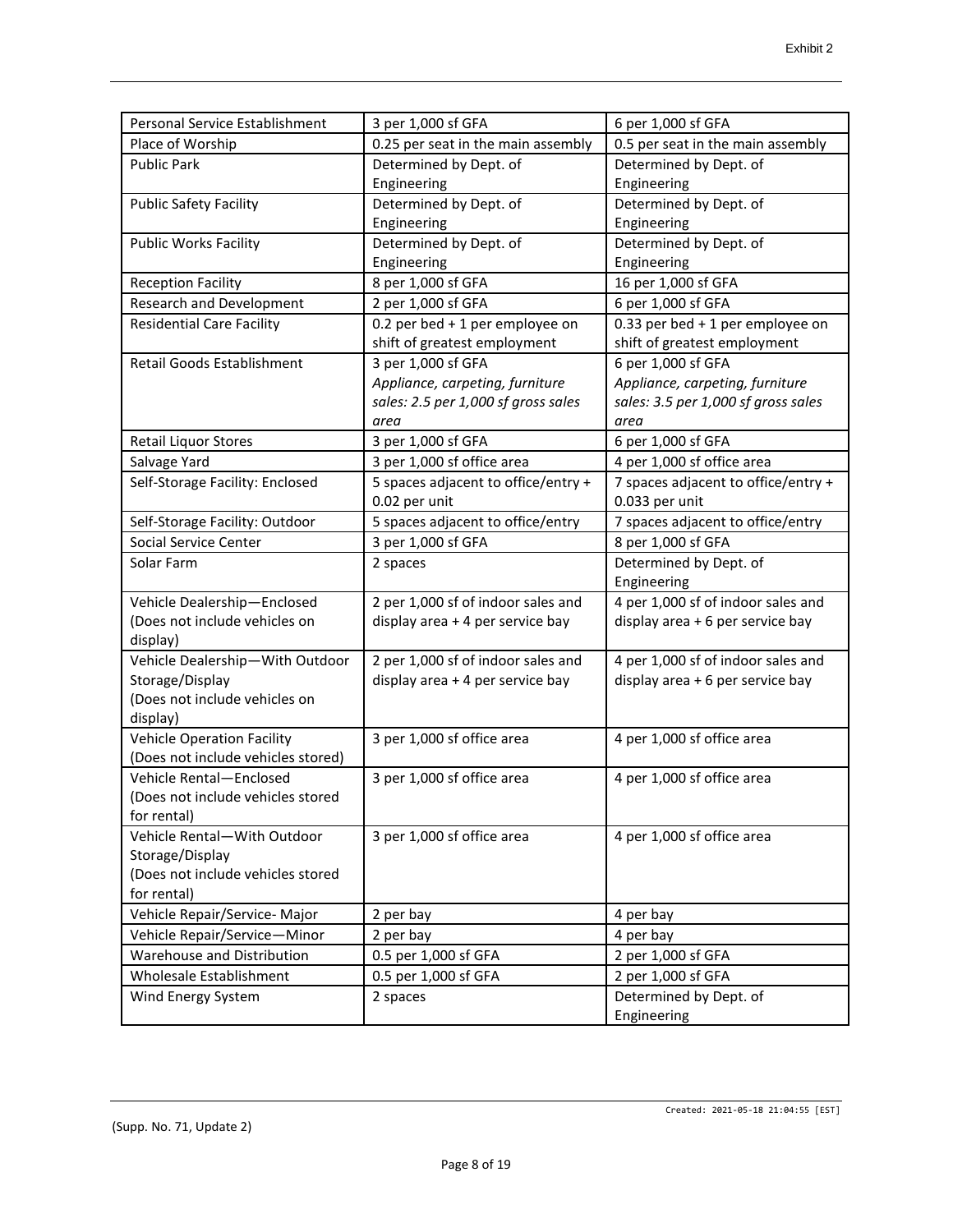| Table 11-3: Required Accessible Parking Spaces                                               |                                 |                                                            |  |  |
|----------------------------------------------------------------------------------------------|---------------------------------|------------------------------------------------------------|--|--|
| <b>Total Parking Spaces Provided</b><br>Minimum Number of Accessible Parking Spaces Required |                                 |                                                            |  |  |
|                                                                                              | Van                             | Total (Van + Car)                                          |  |  |
| 1 to 25                                                                                      | 1                               |                                                            |  |  |
| 26 to 50                                                                                     | 1                               | 2                                                          |  |  |
| 51 to 75                                                                                     | 1                               | 3                                                          |  |  |
| 76 to 100                                                                                    | 1                               | 4                                                          |  |  |
| 101 to 150                                                                                   | 1                               | 5                                                          |  |  |
| 151 to 200                                                                                   | 1                               | 6                                                          |  |  |
| 201 to 300                                                                                   | 2                               | 7                                                          |  |  |
| 301 to 400                                                                                   | 2                               | 8                                                          |  |  |
| 401 to 500                                                                                   | $\mathfrak z$                   | 9                                                          |  |  |
| 501 to 1000                                                                                  | 1 for every 6 accessible spaces | 2% of total provided parking spaces                        |  |  |
| 1001 and over                                                                                | 1 for every 6 accessible spaces | 20, plus 1 for each 100, or fraction<br>thereof, over 1000 |  |  |

#### B. **Exemptions and Flexibilities**

- 1. The DK District is exempt from required parking. If parking is provided, then the maximum number of spaces applies in all subdistricts.
- 2. Minimum vehicle parking reductions apply in the following districts. Bicycle parking requirements may not be reduced.
	- a. Required minimum vehicle parking may be reduced by 40% in the C-N District.
	- b. Required minimum vehicle parking may be reduced by 20% in the C-G-2 and C-G-3 District.
- 3. Off-street parking requirements in any district may be reduced up to 30% from the minimum requirements in Table 11-2, provided the development is located within one-fourth of a mile of a transit route. A Knoxville Area Transit approved shelter may be required on or within one-fourth of a mile of the development site. Bicycle parking requirements may not be reduced. This reduction cannot be coupled with any other parking reduction, such as the reductions offered in items 1 and 2 above.
- 4. Parking lots may exceed the maximum number of spaces in Table 11-2 by up to 20% provided that the spaces exceeding the maximum number and the access aisles accessing those spaces are constructed of pervious materials approved by the Department of Engineering. Parking spaces exceeding the identified maximum may be approved by the Department of Engineering upon submittal of a parking study justifying the need for additional spaces, and the approval of the parking study by Department of Engineering. All excess spaces and their access ways must be constructed of pervious materials. Pervious paving materials may not be required for excess parking on sites with brownfield agreements upon approval by the Department of Engineering.
- 5. Upon approval by the Department of Engineering of a parking study for the proposed use(s), the minimum number of parking spaces in Table 11-2 may be reduced.
- 6. For uses not specifically mentioned herein, off-street parking requirements shall be interpreted by the director of plans review and inspections.

#### C. **Mixed-Use Multi-Tenant Structure Requirements**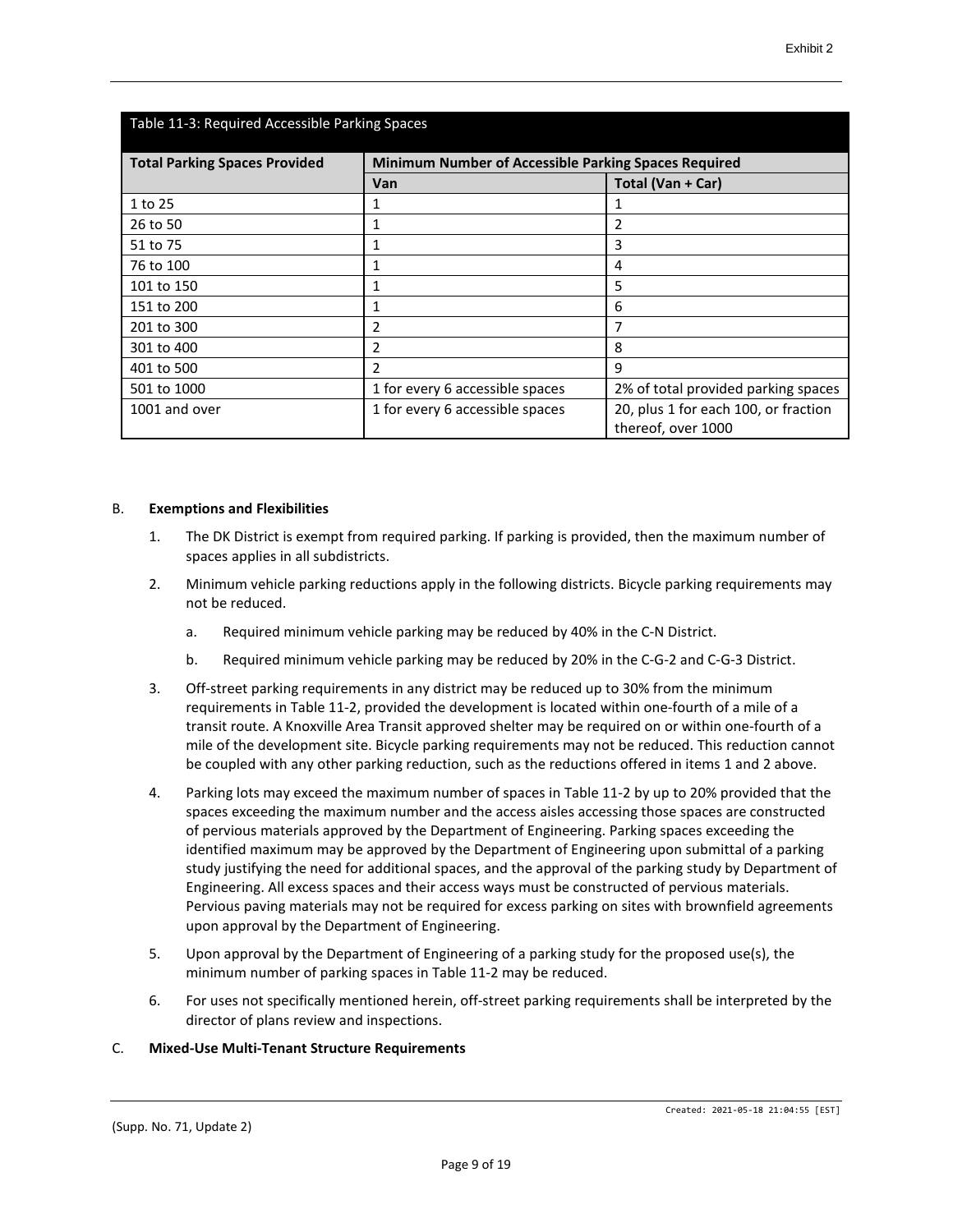A mixed-use multi-tenant structure is not subject to the individual use calculations for required vehicle parking in Table 11-2. Minimum and maximum parking is calculated as follows:

- 1. Non-residential gross floor area—minimum parking required: 3 per 1,000 sf GFA;
- 2. Non-residential gross floor area—maximum parking allowed: 8 per 1,000 sf GFA;
- 3. Residential units: requirements for "dwelling—above the ground floor" per Table 11-2.

(Ord. No. O-76-2020 , § 1, 5-19-20; Ord. No. O-87-2020 , § 1, 5-19-20)

## **11.5 DIMENSIONS OF OFF-STREET PARKING FACILITIES**

Off-street parking facilities must be laid out in accordance with the following regulations:

#### A. **Accessible Spaces**

- 1. Accessible vehicle spaces must be at least eight feet wide with an adjacent pedestrian access aisle of at least five feet in width.
- 2. Van accessible spaces must be either:
	- a. At least 11 feet wide with an adjacent pedestrian access aisle of at least five feet in width.
	- b. At least eight feet wide with an adjacent pedestrian access aisle of at least eight feet in width.
- 3. Pedestrian access aisles must be hatched and include a painted "No Parking" designation.

#### B. **Stall and Aisle Dimensions**

1. The minimum dimensions for parking stalls and aisles is specified in Table  $41-6-11-4$ : Minimum Stall and Aisle Dimensions. Maximum dimensions are the minimum value plus four feet.

| Table 11-4: Minimum Stall and Aisle Dimensions |                                                     |                                        |                                      |                                      |                    |
|------------------------------------------------|-----------------------------------------------------|----------------------------------------|--------------------------------------|--------------------------------------|--------------------|
| <b>Parking Angle</b>                           | <b>Minimum Depth to</b><br><b>Wall or Interlock</b> | <b>Minimum Depth to</b><br>Curb (feet) | <b>Minimum Stall</b><br>Width (feet) | <b>Minimum Aisle</b><br>Width (feet) |                    |
|                                                | (feet)                                              |                                        |                                      | One-<br><b>Way</b>                   | Two-<br><b>Way</b> |
| 45 degrees                                     | 16.5                                                | 15.0                                   | 9.0                                  | 15                                   | 26                 |
| 60 degrees                                     | 18.0                                                | 16.5                                   | 9.0                                  | 18                                   | 26                 |
| 75 degrees                                     | 18.5                                                | 17.5                                   | 9.0                                  | 22                                   | 26                 |
| 90 degrees                                     | 17.5                                                | 15.5                                   | 9.0                                  | 26                                   | 26                 |
| Parallel                                       | 22.5                                                | 20.5                                   | 9.0                                  | 15                                   | 25                 |

2. Up to 20% of the total number of parking spaces provided may be designed for compact vehicles. Where possible, these spaces must be clustered together and marked with signs restricting their use to compact vehicles. Compact spaces with a parking angle of 90 degrees must have the following minimum dimensions: eight feet in width, 13.5 feet in depth to curb, and 15.5 feet in depth to a wall or interlock. Other angles will be reviewed on a case by case basis and are subject to the approval of the Department of Engineering.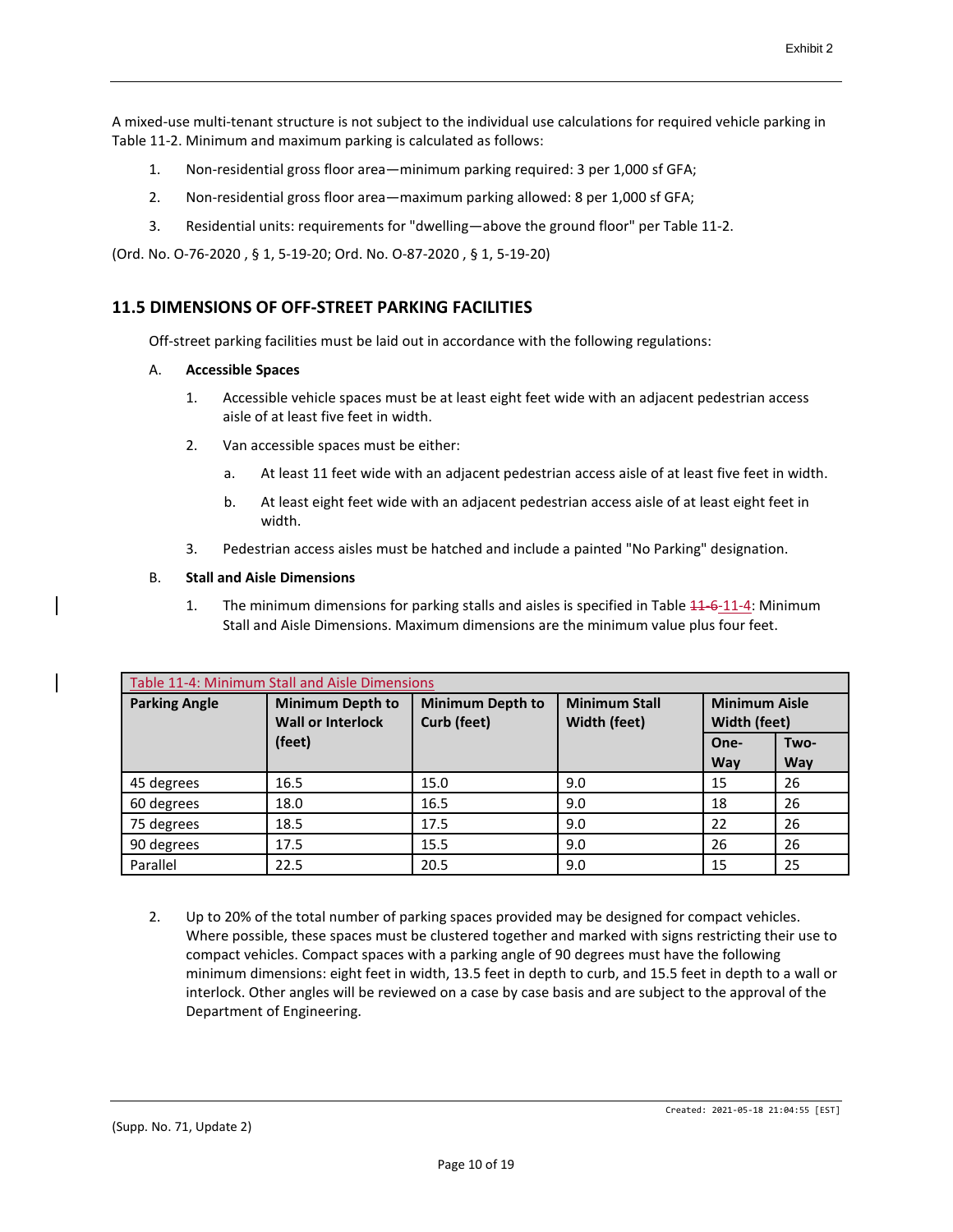3. Stall lengths, stall depths, and aisle widths for parking angles, other than those indicated in Table 44–6 11-4, shall be consistent with the above values and are subject to the approval of the Department of Engineering.

# **Stall and Aisle Dimensions O** Parking Angle **B** Depth to Wall **O** Drive Aisle D Depth to Interlock **B** Parking Row Depth to Curb **O** Parking Module

#### **STALL AND AISLE DIMENSIONS**

#### C. **Pedestrian Access Aisles**

Pedestrian access aisles shall be clearly marked (or indicated).

#### D. **Encroachments**

Columns, light poles, and/or other protrusions may encroach into a parking module up to a maximum of one foot for modules with parking on one side or a maximum of two feet for modules with parking on two sides, one-foot protrusion into each parking row. The protrusions cannot affect more than 25% of the spaces in the entire parking lot.

#### E. **Structured Parking**

Structured parking must comply with the following requirements:

- 1. Parking spaces must comply with Table 11-6 11-4. The City of Knoxville Department of Engineering may approve adjustments to the dimensions while maintaining safety and function.
- 2. The maximum approach, departure, and ramp angles are subject to the review and approval of the Department of Engineering.

(Ord. No. O-87-2020 , § 1, 5-19-20)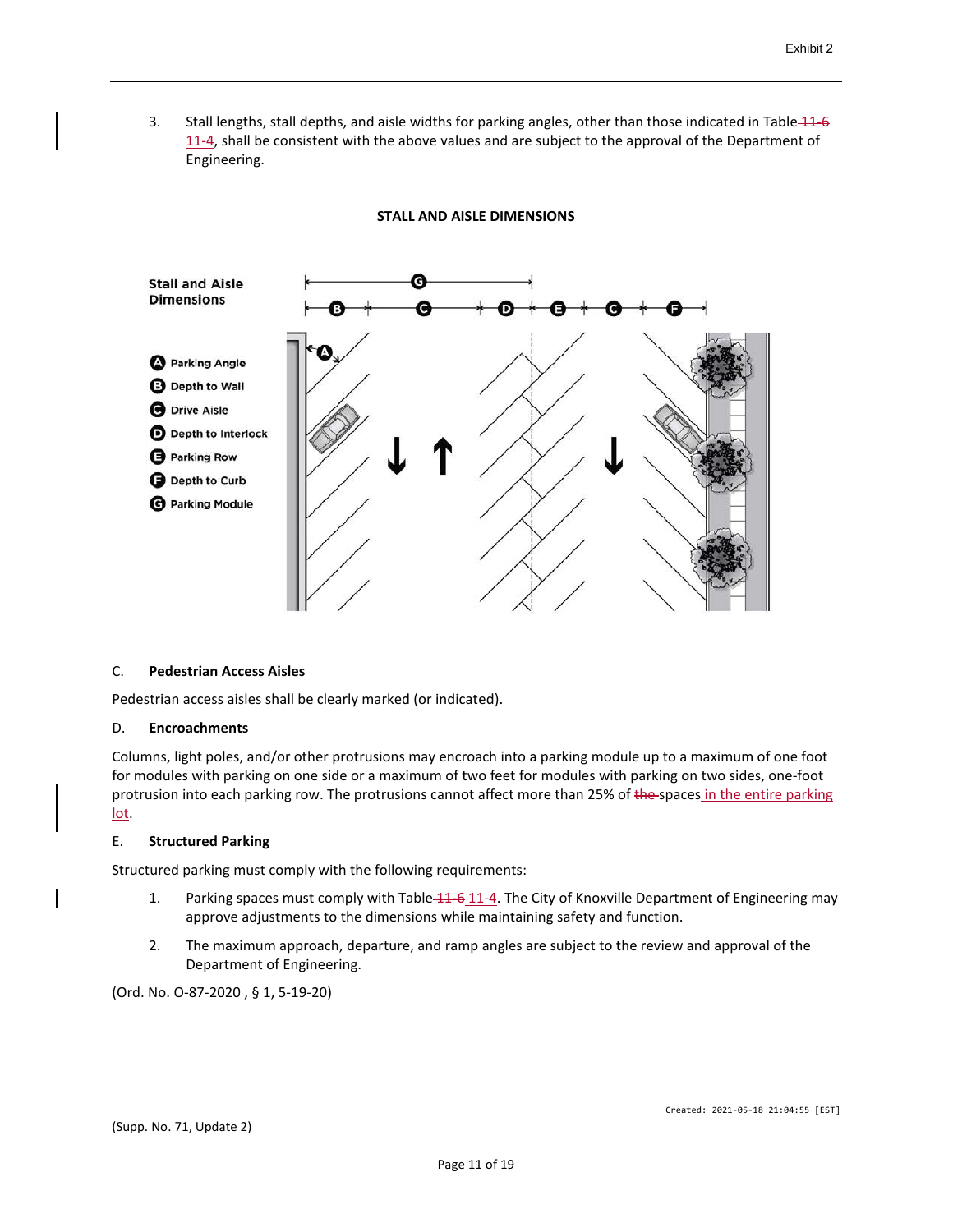# **11.6 DESIGN OF OFF-STREET PARKING FACILITIES**

- A. All areas devoted to off-street parking must be designed so that no vehicle is required to back into a public street or alley to obtain ingress or egress, except for the following:
	- 1. Off-street residential parking for single-family, two-family, and townhouse dwellings when the lot is accessed from a local street or alley.
	- 2. Egress directly from parking spaces to alleys may be allowed when the aisle width, including the alley width, meets the minimum aisle width specified in Table 11-6-11-4.
- B. The maximum grade in a parking lot is 10%.
- C. Surface drainage must be collected so as to preclude uncontrolled drainage onto the paved portion of street rights-of-way as verified by the Department of Engineering.
- D. All areas devoted to permanent off-street parking must be surfaced and maintained as to control dust, rutting, erosion as a result of continuous use, and migration of surface materials. Parking spaces must be clearly delineated.
- E. Vehicular and pedestrian signs must be MUTCD compliant and approved by the City of Knoxville Department of Engineering.
- F. An accessible pathway must be provided from the accessible parking space(s) to the destination that the parking space(s) are intended to serve. The accessible pathway must be located along the shortest accessible route to the accessible door/entrance.
- G. In an effort to reduce vehicle/pedestrian conflicts:
	- 1. Parking lots serving a building and having more than one parking row between the fronting street and the building's front entrance should have sidewalks or clearly defined and designated routes connecting the building's main entrance or a central location to the parking lot.
	- 2. A clearly defined and designated accessible route must connect a building's main entrance or central location to a sidewalk in the right-of-way where the cost of providing this route does not exceed 20% of the parking lot improvement cost.
	- 3. Landscaped islands and divider medians must be arranged so as to channel traffic and minimize vehicular and pedestrian conflicts within parking areas. A divider median must be provided at a minimum interval of one median per every six parking rows to channel traffic and minimize vehicular and pedestrian conflicts within interior parking lots.
	- 4. Parking rows must be terminated at both ends with terminal islands that have a minimum of 120 square feet per island.
	- 5. Interior islands must have a minimum area of 120 square feet for each parking row that they interrupt. Islands may be combined for double-parking rows, resulting in an interior island with a minimum area of 240 square feet.
	- 6. In the industrial districts and the DK District, terminal islands, interior islands, and divider medians are not required. This exemption does not apply to parking in industrial districts designated for employees and visitors where the principal building is over 40,000 square feet in gross floor area.
- H. Terminal islands, interior islands, and divider medians are not required for structured parking facilities or for parking facilities less than 20,000 square feet.

Created: 2021-05-18 21:04:55 [EST]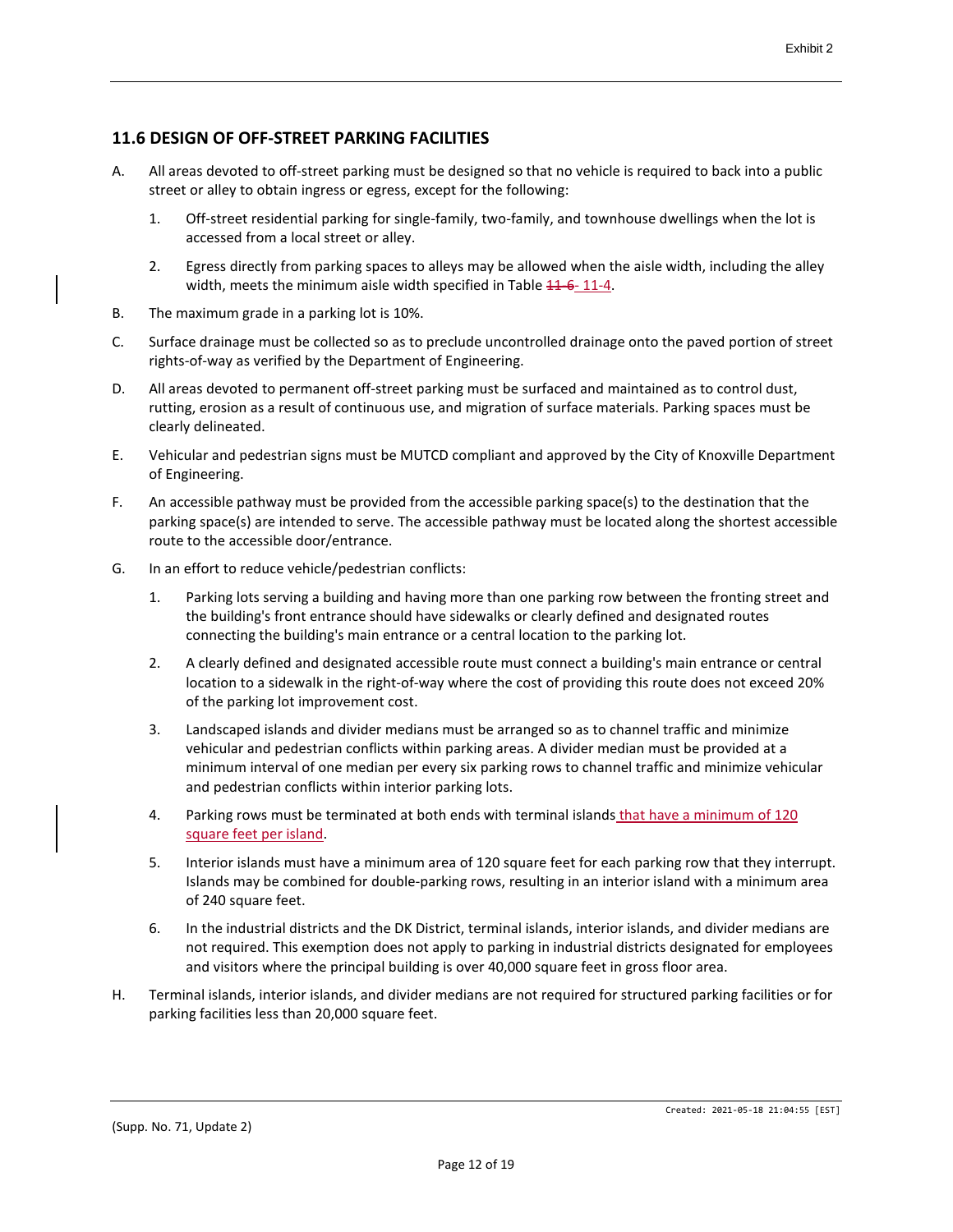# **11.7 ACCESS AND DRIVEWAY DESIGN**

These regulations are applicable in zoning districts without access and driveway requirements specific to the zoning district. If the district specifically requires access and driveway design, those requirements control. The Department of Engineering is authorized to develop and implement such policies and procedures as may be necessary and desirable to control the design and construction of driveways that are consistent with this Code.

- A. The number of driveways on a given street or access easement is based on the following:
	- 1. Typical developments per Table 11-4 11-5: Maximum Number of Driveways for Lot Frontages:

| Table 11-4 11-5: Maximum Number of Driveways for Lot Frontages |                                                                                                                    |  |  |  |
|----------------------------------------------------------------|--------------------------------------------------------------------------------------------------------------------|--|--|--|
| Lot Frontage                                                   | <b>Maximum Number of Driveways</b>                                                                                 |  |  |  |
| Less than 150 feet                                             | For single-family dwellings with lot frontages greater<br>than 75' of 100' or more, a circular driveway is allowed |  |  |  |
| 150 feet-450 feet                                              |                                                                                                                    |  |  |  |
| Greater than 450 feet-600 feet                                 |                                                                                                                    |  |  |  |
| Greater than 600 feet-750 feet                                 | 4                                                                                                                  |  |  |  |
| Greater than 750 feet                                          | Determined by Department of Engineering                                                                            |  |  |  |

- 2. Gas stations and establishments where services are normally provided to customers without leaving their vehicles may have two driveways.
- 3. Projects required to prepare a Traffic Impact Study are considered individually based on the recommendation of the study and the approval of the Department of Engineering.
- 4. Boulevard driveways (with raised median separation), one way driveways, and right-in/right-out driveway pairs will be considered one driveway
- 5. The Department of Engineering may impose other access and driveway requirements as necessary based on specific site conditions.
- B. The minimum distance between a driveway and the intersecting street is described in Table 11-5 11-6: Corner Clearance Requirements.

| Table 11-5 11-6: Corner Clearance Requirements                                                 |                 |                  |       |  |
|------------------------------------------------------------------------------------------------|-----------------|------------------|-------|--|
| <b>Classification of Street to be Accessed</b><br><b>Classification of Intersecting Street</b> |                 |                  |       |  |
|                                                                                                | <b>Arterial</b> | <b>Collector</b> | Local |  |
| Arterial                                                                                       | 200'            | 150'             | 100   |  |
| Collector                                                                                      | 150'            | 100'             | 50'   |  |
| Local                                                                                          | 100'            | 50'              | 50'   |  |

#### **CORNER CLEARANCE**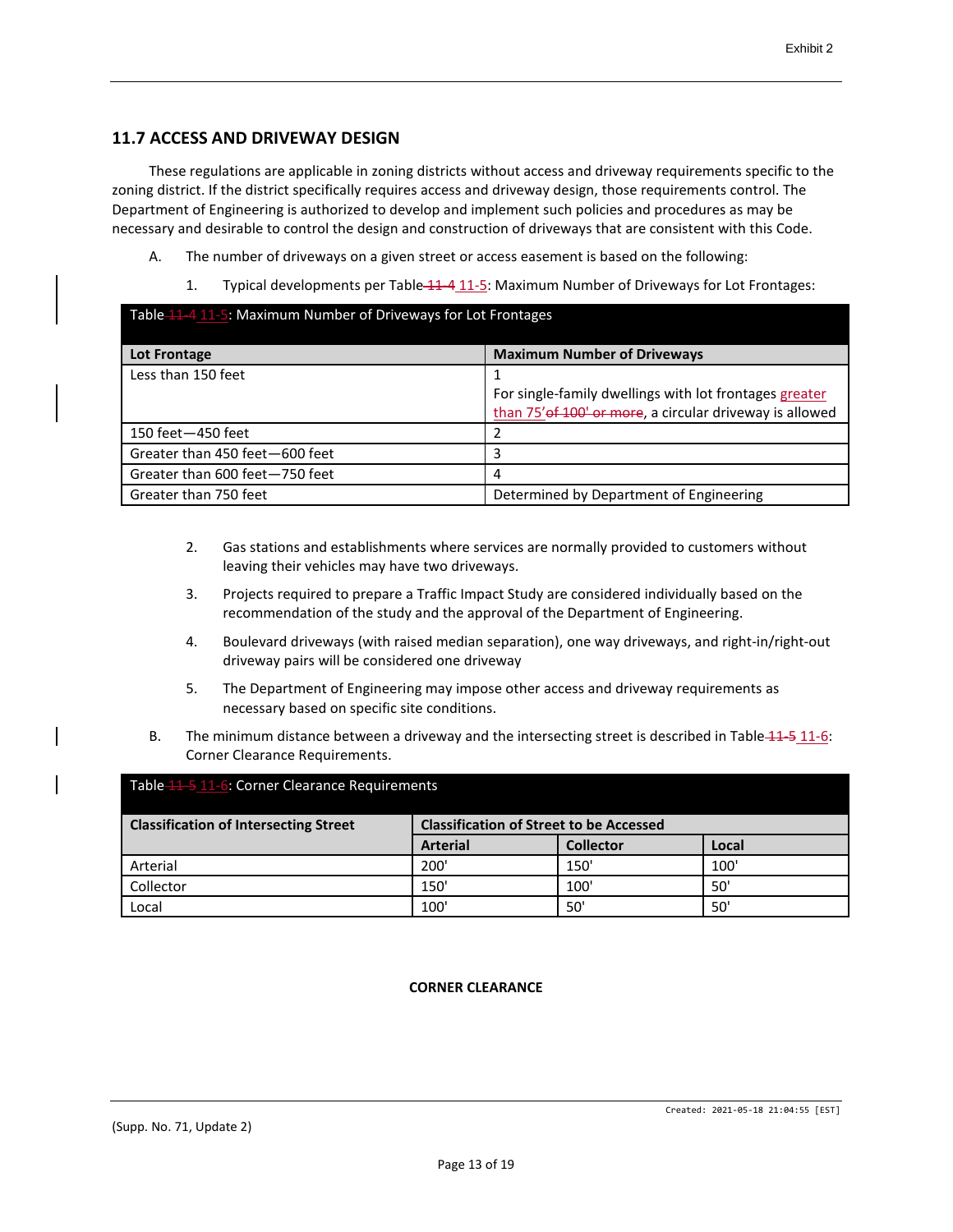

- 1. If the required distance cannot be met due to lot size or other constraint as verified by the Department of Engineering, the driveway must be located as far as possible from the intersecting street.
- 2. All driveways in a development must be separated by a minimum distance equal to the width of the wider driveway.
- 3. No curb cut may encroach on the frontage of adjacent property without the written consent of the owner for such encroachment, except where a joint use driveway with the adjacent property is established at the request of both owners.
- C. Table 11-6 11-7: Driveway Width and Curb Cut Length Standards provides minimum and maximum driveway widths and curb cut lengths.

| Table 11 6 11 - 7: Driveway Width and Curb Cut Length Standards |                            |              |                           |      |  |
|-----------------------------------------------------------------|----------------------------|--------------|---------------------------|------|--|
|                                                                 | <b>Driveway Dimensions</b> |              | <b>Length of Curb Cut</b> |      |  |
| Lot Frontage (feet)                                             | Min.                       | Max.         | Min.                      | Max. |  |
| Single-Family, Two-Family, & Townhouse: By Lot Width            |                            |              |                           |      |  |
| 50 feet or less                                                 | 10'                        | 18'          | 15'                       | 24'  |  |
| $> 50 - 74$                                                     | 10'                        | 20'          | 15'                       | 26'  |  |
| Greater than 74                                                 | 10'                        | 25'          | 15'                       | 32'  |  |
| A circular driveway can be no wider than 18'                    |                            |              |                           |      |  |
| <b>Other Development</b>                                        |                            |              |                           |      |  |
| Land Use: Uses serving a substantial number                     | 20'                        | $40^{\circ}$ | 60'                       | 90'  |  |
| of large trucks (5/day or 25/week)                              |                            |              |                           |      |  |
| Land Use: All other                                             | 20'                        | 30'          | 25'                       | 60'  |  |

- 1. Gas stations may have driveways up to 40 feet wide.
- 2. Boulevard driveways (with raised median separation), one way driveways, and right-in/right-out driveway pairs are not subject to Table  $44-9$   $11-7$  and will be reviewed on a case-by-case basis by the Department of Engineering.
- 3. Access to cell towers, electrical substations, pump stations, etc., defer to the Department of Engineering's Utility Driveway standards.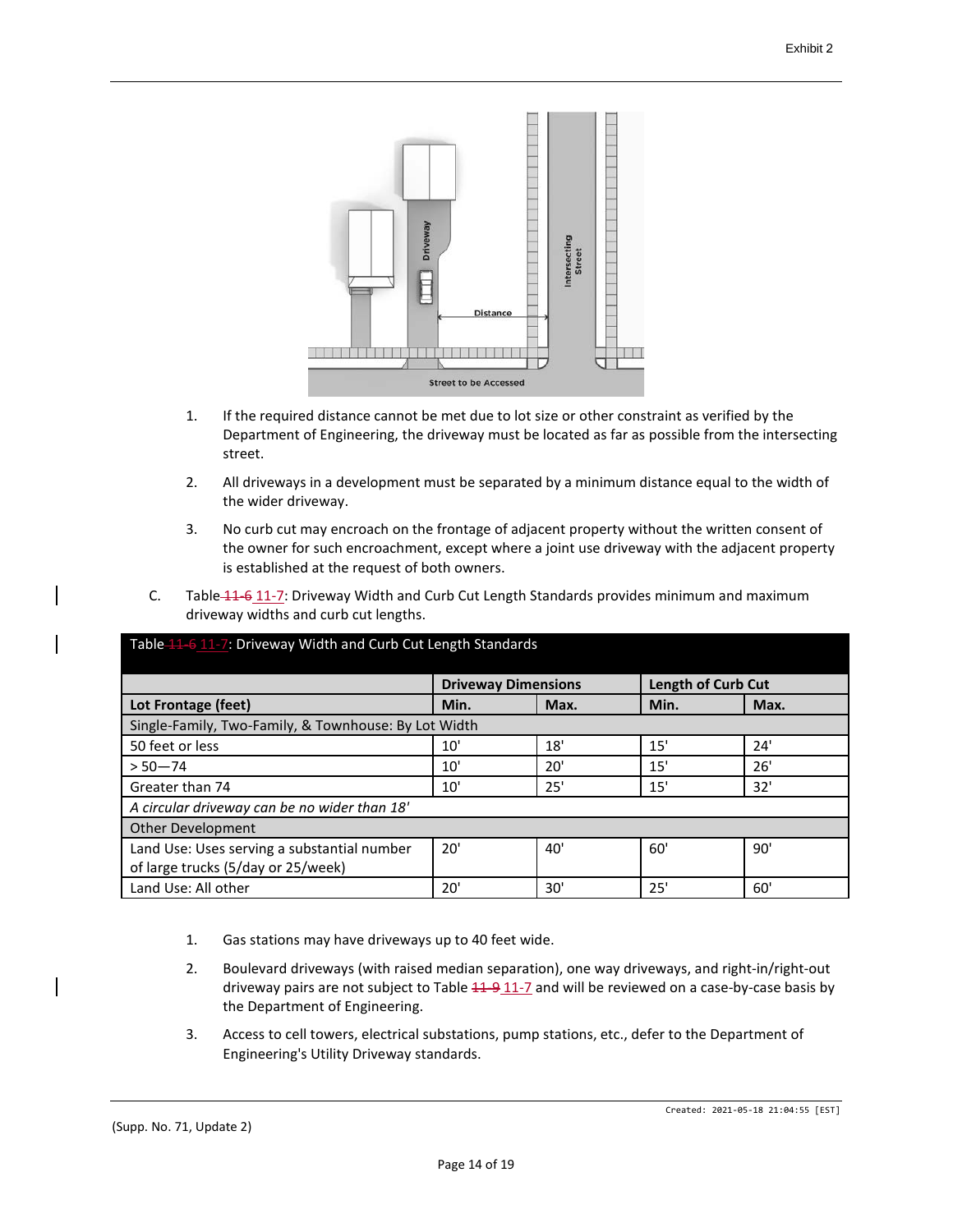- 4. Major traffic generators will be considered as individual cases and are not subject to Table 11-9 11-7. A major traffic generator is defined as any facility that is required by this Article to provide 400 or more parking spaces.
- 5. On state roads, adjustments to the dimensions in Table  $11-9$   $11-7$  may be granted based on Tennessee Department of Transportation specifications.
- D. When a change in use, redevelopment, or alteration of any land or building makes any or all of the driveways unnecessary or noncompliant, the owner of the property must, at their expense, replace all necessary curbs, gutters, sidewalks, and landscape to a condition consistent with current City of Knoxville standards.

(Ord. No. O-87-2020 , § 1, 5-19-20)

#### **11.8 SHARED PARKING**

The Director of the City of Knoxville Department of Plans Review and Inspections, or his/her designee, may consider and approve a shared parking plan for uses that are located near one another and that have different peak parking demands and operating hours. All off-site parking arrangements must comply with the following provisions at a minimum. Additional requirements may be imposed by the Director of the City of Knoxville Department of Plans Review and Inspections, or the Director of the City of Knoxville Department of Plans Review and Inspections may deny the shared parking plan for good cause.

- A. The uses will not overlap in hours of operation or in demand for the shared spaces.
- B. The person or entity requesting the shared parking must submit a shared parking study and site plan to the Department of Engineering for approval.
- C. The lot upon which the shared or off-site parking is located is no greater than 500 feet walking distance as measured from the boundary of the property on which the principal use is located to the boundary of the property where the shared parking is located.
- D. Any crossing of a roadway at grade with a classification higher than local roadway must be marked per the most recent edition of MUTCD.
- E. The off-site parking must be located on land owned by the owner(s) of the principal use it is intended to serve, or under lease or license to the owner(s) of the principal use it is intended to serve, in accordance with the following:
	- 1. If the shared parking accounts for 50% or less of the parking spaces required for the principal use that is unable to meet its requirements on-site, the shared parking agreement must be a parking license with a minimum term of two years. The shared parking license may be revocable and is not required to be recorded; however, a copy of the license must be provided to the City of Knoxville Department of Plans Review and Inspections after approval of parking plans and before issuance of building permit.
	- 2. If the shared parking accounts for more than 50% of the parking spaces required by the principal use that is unable to meet its requirements on-site, the shared parking agreement must be a lease agreement with a minimum term of five years. Such lease agreement is subject to approval by the City of Knoxville Law Department. Where such a lease is involved, a memorandum of lease must be recorded with the Register of Deeds of Knox County with copies furnished to the City of Knoxville City Law Director and City of Knoxville Department of Plans Review and Inspections after approval of parking plans and before issuance of building permit.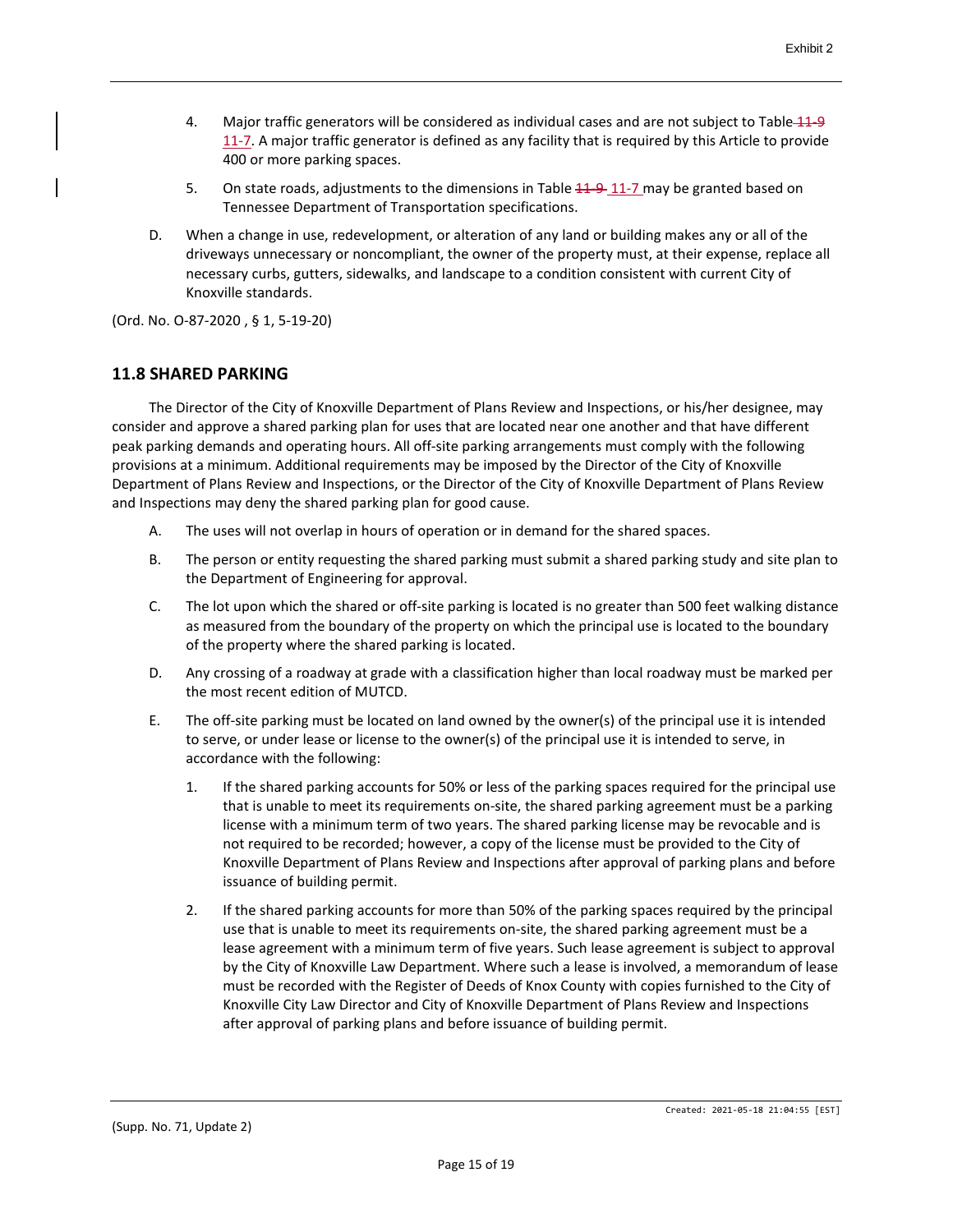- F. Off-site parking must be in a zoning district that permits the principal use it will serve and off-site parking is not located in a residential district.
- G. The shared parking spaces must be maintained as long as the uses they serve are in operation.
- H. Accessible parking cannot be shared.

# **11.9 BICYCLE PARKING PROVISIONS**

A. Bicycle parking must be provided for all uses where vehicular off-street parking is required and/or provided, with the exception of single-family and two-family dwellings. Bicycle parking must be provided for uses in the amount indicated in Table  $\frac{41}{7}$  11-8: Required Bicycle Parking. In determining the number of bicycle spaces, when the result contains a fraction, any fraction less than one-half is disregarded and any fraction of one-half or more is counted as one space.

| Table 11 - 7 11 - 8: Required Bicycle Parking                                      |                                                                        |                                                                                                  |  |  |
|------------------------------------------------------------------------------------|------------------------------------------------------------------------|--------------------------------------------------------------------------------------------------|--|--|
| <b>Land Use Category</b>                                                           | <b>Total Required Motor Vehicle</b><br><b>Parking Spaces (Minimum)</b> | <b>Required Number of Bicycle</b><br><b>Parking Spaces</b>                                       |  |  |
| Non-Residential                                                                    | Less than 50                                                           | 4                                                                                                |  |  |
| Shopping centers and mixed-use                                                     | $51 - 100$                                                             | 8                                                                                                |  |  |
| multi-tenant structures are to be                                                  | $101 - 500$                                                            | 12                                                                                               |  |  |
| considered as a whole, not as                                                      | $501 - 1,000$                                                          | 16                                                                                               |  |  |
| individual tenants; bike racks must<br>be spaced throughout the shopping<br>center | 1,001 or more                                                          | 16 for the first $1,000 + 8$ for every<br>500 thereafter of vehicle parking<br>spaces over 1,000 |  |  |
| <b>Land Use Category</b>                                                           | <b>Residential Dwelling Type</b>                                       | <b>Required Number of Bicycle</b><br><b>Parking Spaces</b>                                       |  |  |
| Residential                                                                        | Single-family or two-family<br>dwellings                               | 0                                                                                                |  |  |
|                                                                                    | Multi-family or townhouse                                              | 0.25 per unit, or none if interior<br>storage space is provided for each<br>unit                 |  |  |

- B. In the DK District, bicycle parking is required. The number of bicycle parking spaces required is based on the minimum number of vehicle parking spaces that the proposed use(s) would be required to provide in Table 11-2. For non-residential uses with adequate site constraints, the required minimum bicycle parking may be reduced subject to the review and approval of the Department of Engineering.
- C. One required vehicle parking space may be used as a space for providing required bicycle parking.
- D. The required bicycle parking spaces must be located in a convenient and visible area within 50 feet of a principal entrance or other location approved by the Department of Engineering. Bicycle parking facilities must be sufficiently separated from motor vehicle parking areas to protect parked bicycles from damage by motor vehicles. The separation may be accomplished through grade separation, distance or physical barrier, such as curbs, wheel stops, poles or other similar features.
- E. Users cannot be required to climb or descend stairs in order to access the bicycle parking facility unless there is a bicycle wheel trough parallel to the stairs.
- F. Connections to bicycle networks may be required by the Department of Engineering.
- G. Bicycle parking cannot impede pedestrian or accessible routes.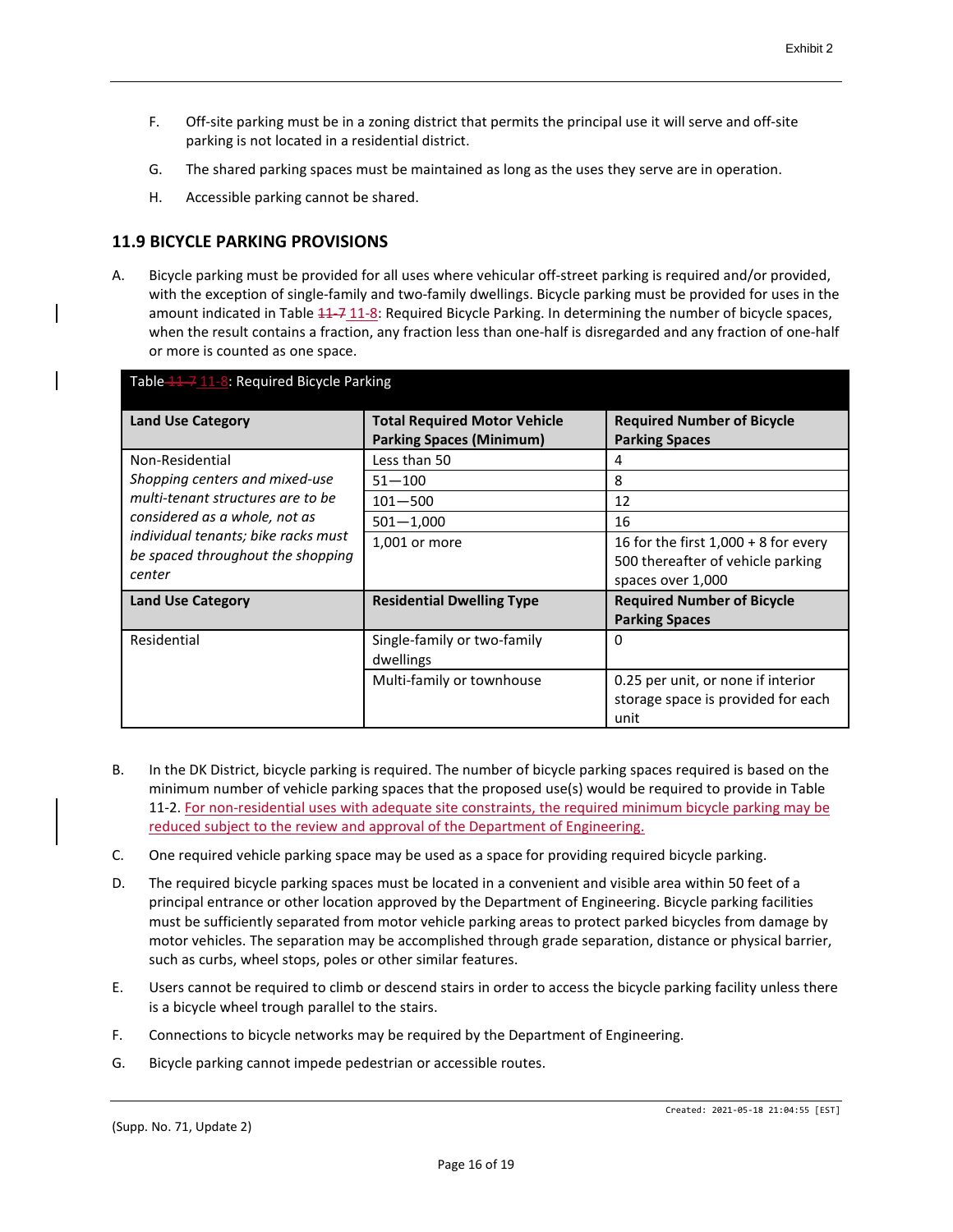- H. Bicycle parking spaces must include a rack which permits the locking of the bicycle frame and one wheel to a rack or fixture and must support a bicycle in a stable position without damage to the wheels, frame, or components. Racks must be securely anchored to prevent the racks from being removed from the location.
- I. Bicycle racks must be installed according to the following minimum standards:
	- 1. Three feet from the side of the rack to any obstruction.
	- 2. Three feet forwards or backwards from the centerline of the rack to any obstruction.
	- 3. Four feet from the side of the rack to another bike rack.
	- 4. Ten feet forwards or backwards from the centerline of the rack to the centerline of another bike rack.
	- 5. Alternatives to these standards may be approved by the Department of Engineering.
- J. Bicycle parking and access to bicycle parking must be constructed in accordance with the applicable standards of Section 11.6.D.



#### **BICYCLE RACK INSTALLATION**

(Ord. No. O-87-2020 , § 1, 5-19-20)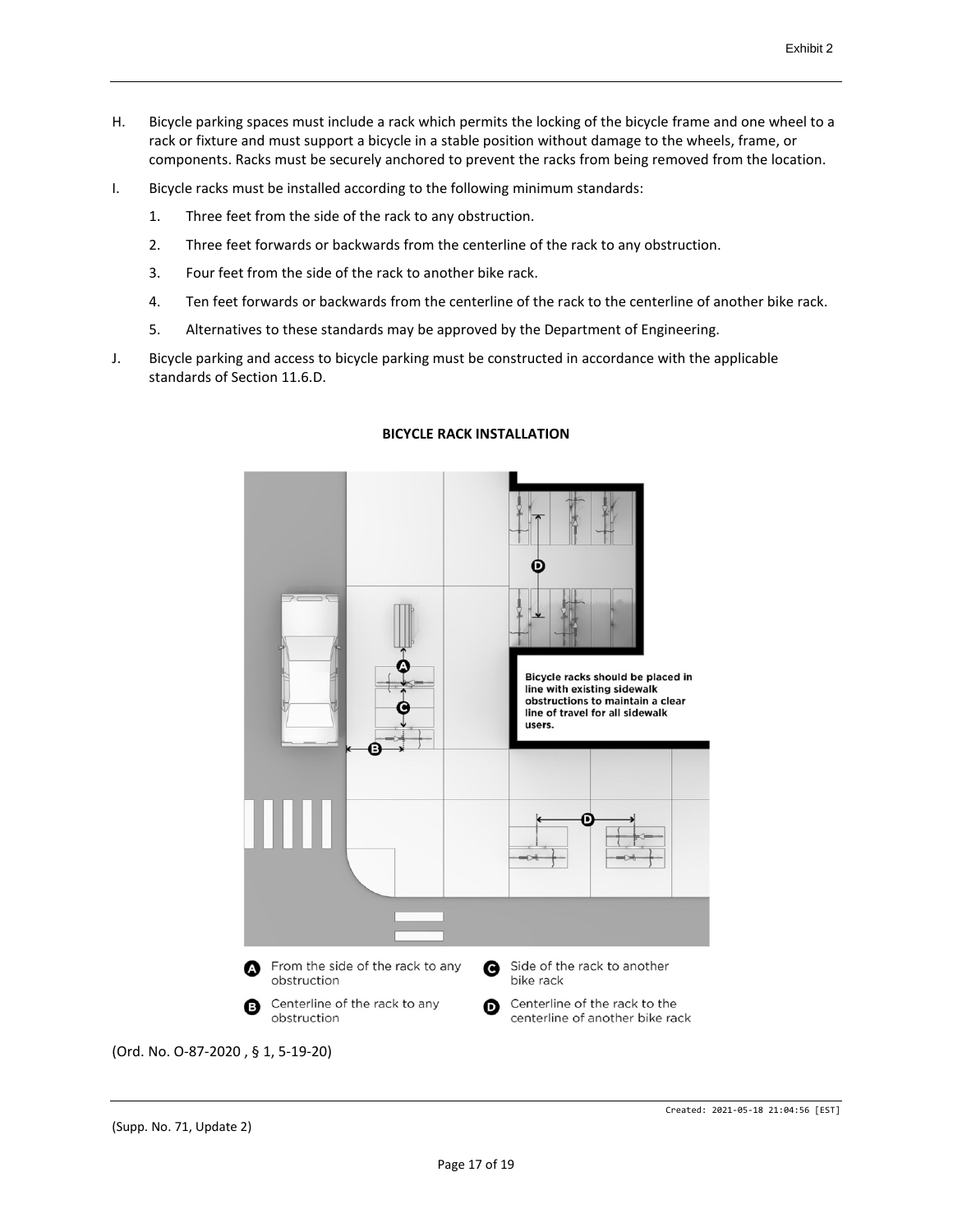# **11.10 REQUIRED OFF-STREET LOADING SPACES**

- A. Off-street loading spaces must be provided for any use that distributes or receives materials or merchandise by trucks or other commercial vehicles in accordance with Table  $41-8$  11-9: Off-Street Loading Requirements. In the case of multi-tenant developments, required loading spaces are calculated on the basis of each individual tenant.
- B. No structure is required to provide more than five loading spaces.
- C. All multi-family dwellings, regardless of size, are required to provide a site plan that shows ingress/egress for moving trucks.
- D. Off-street loading spaces must be designed as follows:
	- 1. All required off-street loading spaces must be a minimum of 12 feet in width, a minimum of 35 feet in length, exclusive of aisle and maneuvering space, and have a minimum vertical clearance of 15 feet.
	- 2. All off-street loading spaces must be surfaced with a durable, all-weather material. All areas devoted to permanent off-street loading must be surfaced and maintained as to control dust, rutting, erosion as a result of continuous use, and migration of surface materials.
	- 3. Off-street loading facilities must be drained to eliminate standing water and prevent damage to abutting property and/or public streets and alleys.
	- 4. Each required off-street loading space must be designed with adequate means of vehicular access to a street or alley and in a manner that will minimize interference with traffic movement.

| Table 11 - 8 11 - 9: Off-Street Loading Requirements                   |                                  |  |  |
|------------------------------------------------------------------------|----------------------------------|--|--|
| <b>Use Type</b>                                                        | <b>Number of Spaces Required</b> |  |  |
| <b>Multi-Family Dwelling</b>                                           |                                  |  |  |
| Total of 50 dwelling units or more                                     | 1 loading space                  |  |  |
| <b>Commercial &amp; Institutional Use</b>                              |                                  |  |  |
| 20,000-100,000 sf GFA                                                  | 1 loading space                  |  |  |
| 100,001-200,000 sf GFA                                                 | 2 loading spaces                 |  |  |
| Each additional 50,000 sf of floor area                                | 1 additional loading space       |  |  |
| (This applies only for each additional full 50,000 sf over 200,000 sf) |                                  |  |  |
| <b>Industrial Use</b>                                                  |                                  |  |  |
| 10,000-40,000 sf GFA                                                   | 1 loading space                  |  |  |
| 40,001-100,000 sf GFA                                                  | 2 loading spaces                 |  |  |
| Each additional 50,000 sf of floor area                                | 1 additional loading space       |  |  |
| (This applies only for each additional full 50,000 sf over 100,000 sf) |                                  |  |  |

(Ord. No. O-87-2020 , § 1, 5-19-20)

# **11.11 STORAGE AND PARKING OF TRAILERS, RECREATIONAL VEHICLES, COMMERCIAL VEHICLES, AND SCHOOL BUSES**

Commercial vehicles hauling trailers, boat trailers, recreational vehicles, and school buses hall-shall not be parked or stored on any lot improved with a dwelling or on any lot zoned residential, except in accordance with the following provisions: